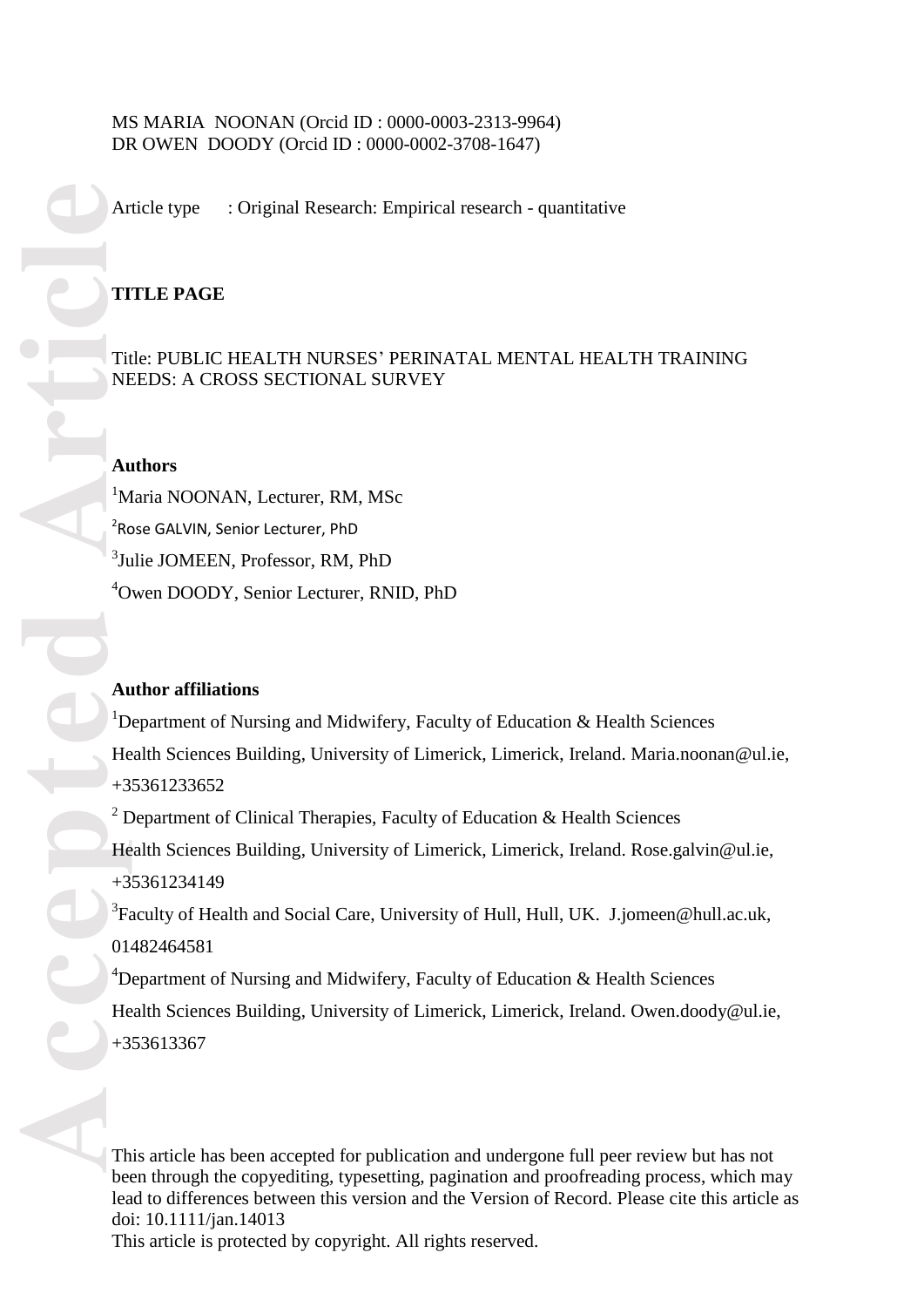# **Corresponding author**

Maria Noonan, Department of Nursing and Midwifery, Health Sciences Building, North Bank Campus, University of Limerick, Limerick, V94 T9PX, Ireland . Tel: + 353 61 3652, Fax: +353 (0)61 234219, Email: [maria.noonan@ul.ie](mailto:maria.noonan@ul.ie)  Twitter: Maria Noonan@maria\_noonan1

# **Acknowledgements**

# **Conflict of Interest Statement**

# **Funding Statement**

# **Author Contributions:**

| Bank Campus, University of Limerick, Limerick, V94 19PX, Ireland.                                                          |                        |
|----------------------------------------------------------------------------------------------------------------------------|------------------------|
| Tel: +353 61 3652, Fax: +353 (0)61 234219, Email: maria.noonan@ul.ie                                                       |                        |
| Twitter: Maria Noonan@maria_noonan1                                                                                        |                        |
|                                                                                                                            |                        |
|                                                                                                                            |                        |
| <b>Acknowledgements</b>                                                                                                    |                        |
| The authors would like to thank PHNs who participated in the study and the Directors of                                    |                        |
| Public Health Nursing for their support for this study.                                                                    |                        |
|                                                                                                                            |                        |
|                                                                                                                            |                        |
|                                                                                                                            |                        |
| <b>Conflict of Interest Statement</b>                                                                                      |                        |
| No conflict of interest has been declared by the authors.                                                                  |                        |
|                                                                                                                            |                        |
|                                                                                                                            |                        |
| <b>Funding Statement</b>                                                                                                   |                        |
| This research received no specific grant from any funding agency in the public, commercial, or not-                        |                        |
| for-profit sectors.                                                                                                        |                        |
|                                                                                                                            |                        |
|                                                                                                                            |                        |
| <b>Author Contributions:</b>                                                                                               |                        |
| Criteria                                                                                                                   | <b>Author Initials</b> |
| Made substantial contributions to conception and design, or                                                                | MN, RG, JJ, OD         |
| acquisition of data, or analysis and interpretation of data;                                                               |                        |
| Involved in drafting the manuscript or revising it critically                                                              | MN, RG, JJ, OD         |
| for important intellectual content;<br>Given final approval of the version to be published. Each                           | MN, RG, JJ, OD         |
| author should have participated sufficiently in the work to                                                                |                        |
| take public responsibility for appropriate portions of the                                                                 |                        |
| content;                                                                                                                   |                        |
| Agreed to be accountable for all aspects of the work in                                                                    | MN, RG, JJ, OD         |
| ensuring that questions related to the accuracy or integrity<br>of any part of the work are appropriately investigated and |                        |
| resolved.                                                                                                                  |                        |
|                                                                                                                            |                        |
|                                                                                                                            |                        |
|                                                                                                                            |                        |
|                                                                                                                            |                        |
|                                                                                                                            |                        |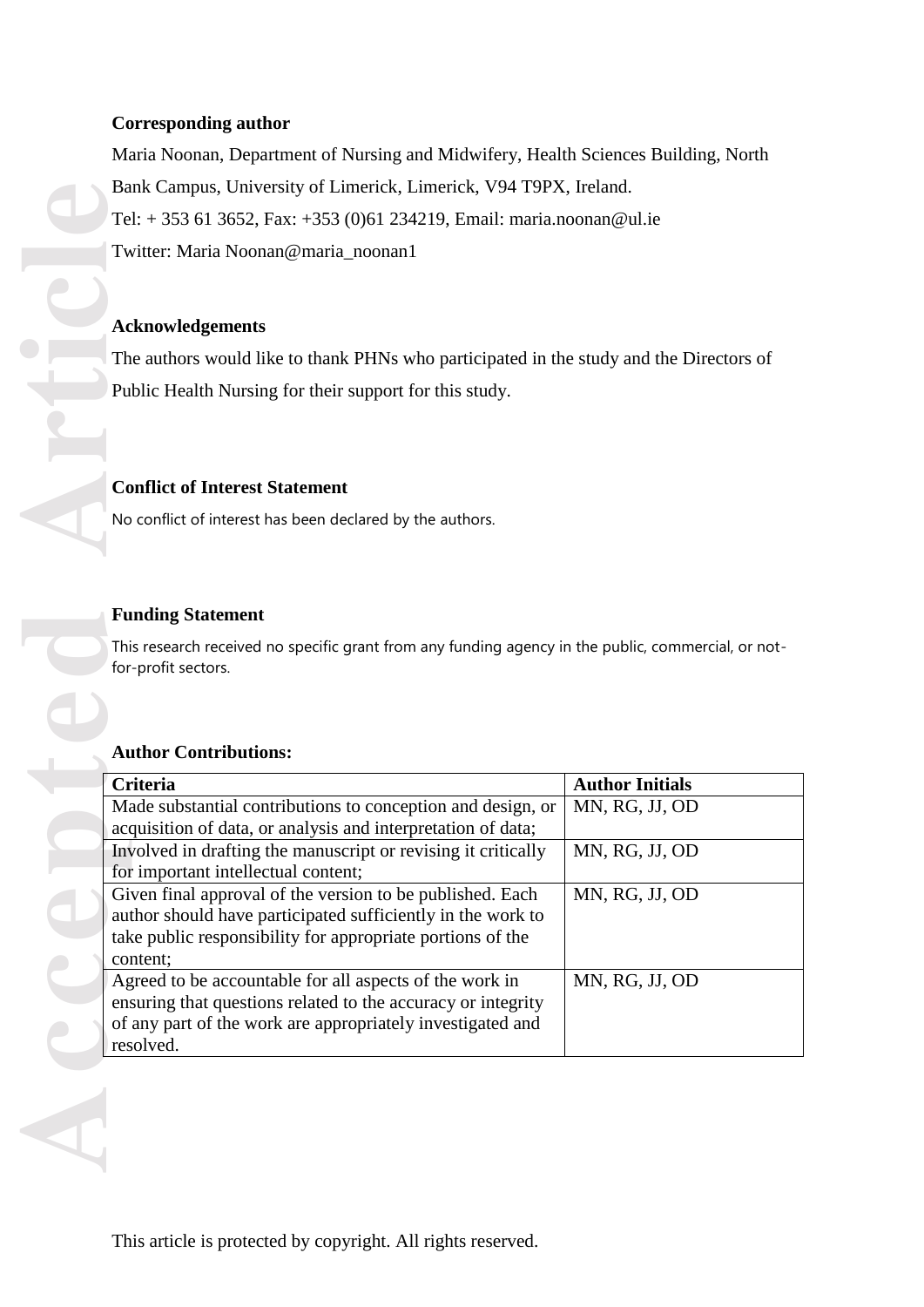#### **Abstract**

**Aim:** To examine public health nurses' education, training and professional support needs in perinatal mental health.

**Background:** Public health nurses have a key role in supporting maternal mental health including screening, support, referral and decreasing stigmatisation.

**Design:** A cross -sectional survey.

**Methods:** Data were collected from a convenience sample of Irish public health nurses (N=105) from December 2016 - February 2018. The anonymous postal survey consisted of the Perinatal Mental Health Questionnaire, Mental Illness: Clinician's Attitudes scale and Perinatal Mental Health Learning Needs questionnaire.

**Ai**<br> **Accepted**<br> **Accepted**<br> **Article**<br> **Accepted**<br> **Article**<br> **Accepted**<br> **Article**<br> **Article**<br> **Article**<br> **Article**<br> **Article**<br> **Article**<br> **Article**<br> **Reference Results:** Public health nurses reported good levels of knowledge (77.2%) and confidence (83.8%) in recognising women experiencing stress, anxiety and depression. They indicated less confidence in caring (50.5%) for women. The average score for the Mental Illness: Clinician's Attitudes scale was 35.9 (SD=5.9), suggesting positive attitudes towards women with significant mental illness.

**Conclusion:** Public health nurses require educational opportunities to explore expressions of psychological distress across cultures and their own personal attitudes to mental health, systems of clinical supervision and support pathways.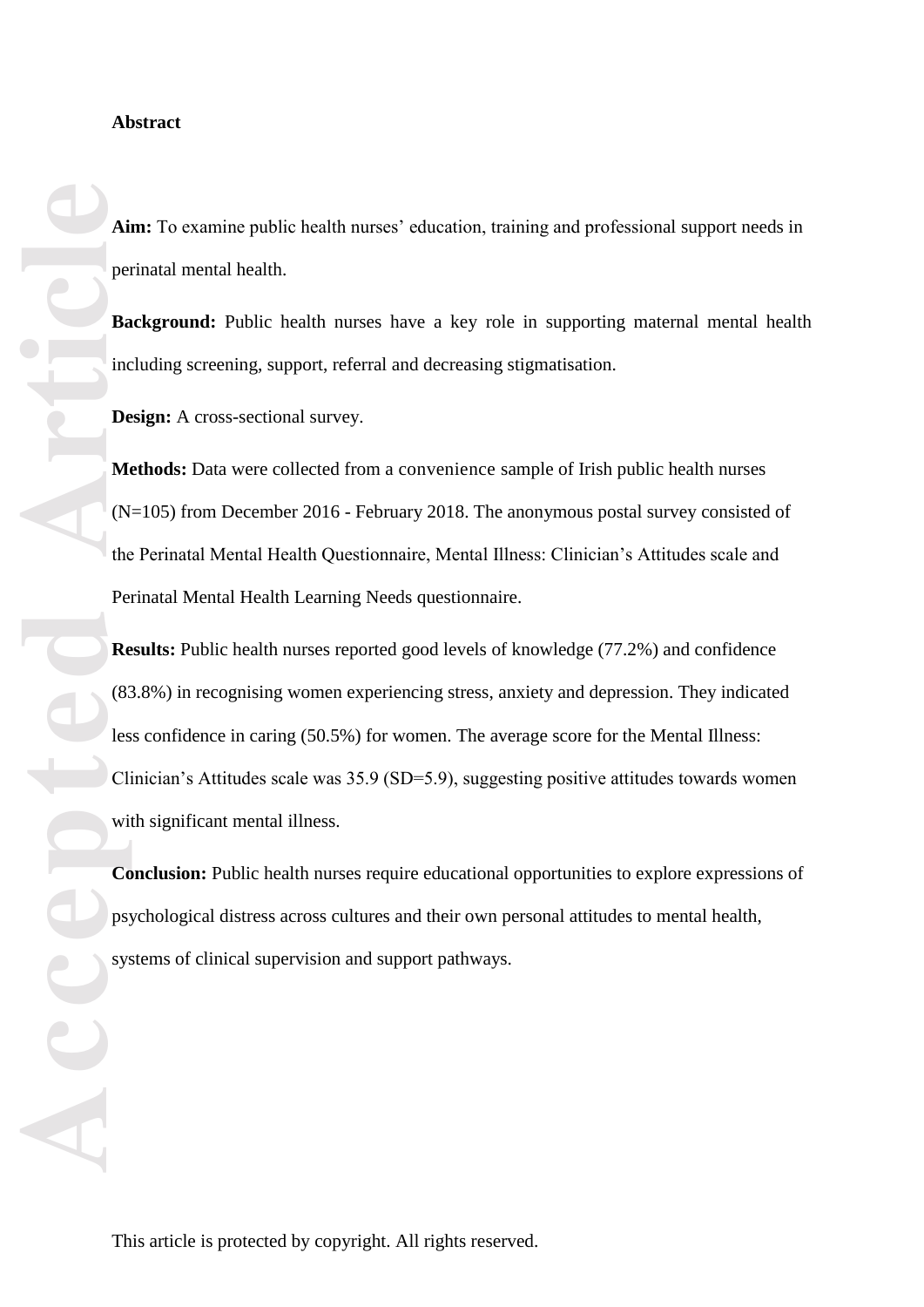# **What problem did the study address?**

 Limited research has explored public health nurses' preparation for a role in perinatal mental health

# **What were the main findings?**

 Public health nurses reported varied confidence in caring for women experiencing perinatal psychological distress but hold positive attitudes to women with severe mental illness.

# **Where and on whom will the research have an impact**

 Public health nurses require access to perinatal mental health specific education incorporating an attitude component and referral options to enhance confidence in care provision.

Key words: public health nurses, nursing, perinatal mental health problems, attitudes, confidence, integrated care pathways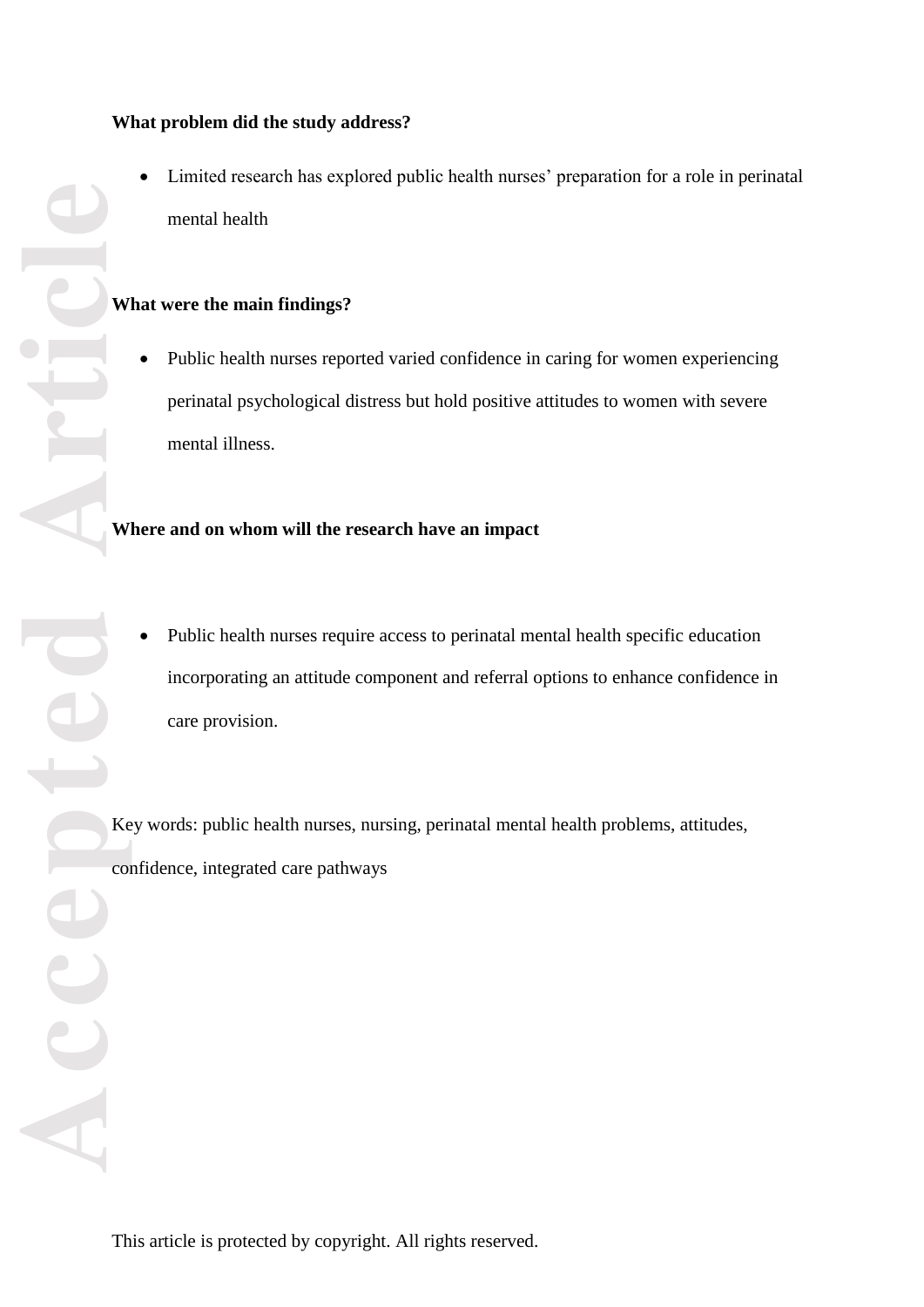**Proper Proper Proper Proper Proper Proper Proper Proper Proper Proper Proper Proper Proper Proper Proper Proper Proper Proper Proper Proper Proper Proper Proper Proper Proper Proper Proper Proper Proper Proper Proper Prop** Perinatal mental health encompasses the mental and emotional health of women during pregnancy and in the year after birth (Noonan et al., 2017a) . The term perinatal mental health problems (PMHPs) refers to the range of psychological distress that healthcare professionals may encounter during this period which may range from depression and anxiety to serious mental health problems (Noonan et al., 2017a; Howard et al., 2018). PMHPs are among the most common morbidities experienced by women with internation al rates of 13 -25% reported (Kingston et al., 2014). A population survey of the prevalence of antenatal depression in Irish maternity services where the Edinburgh Postnatal Depression Scale (EPDS) was administered found that 15.8% of women scored positive for antenatal depression (Jairaj et al., 2018). Leahy -Warren et al., (2011) reported prevalence rates for postnatal depression (PND) in Ireland as 13.2% at six weeks and 9.8% at twelve weeks. Perinatal mental health issues have an impact on relationships between mothers, babies,

infant s/children and families which may affect long -term health, social, emotional, cognitive and behavioural development of children and adolescents particularly among disadvantage d populations (HSE , 201 7). Furthermore, an experience of PMHPs may have adverse outcomes for maternal health which include s increased risk of serious mental health conditions and suicide. However, negative consequences are not inevitable a s effective and timely interventions may improve maternal and child outcomes (Khalifeh et al., 2015).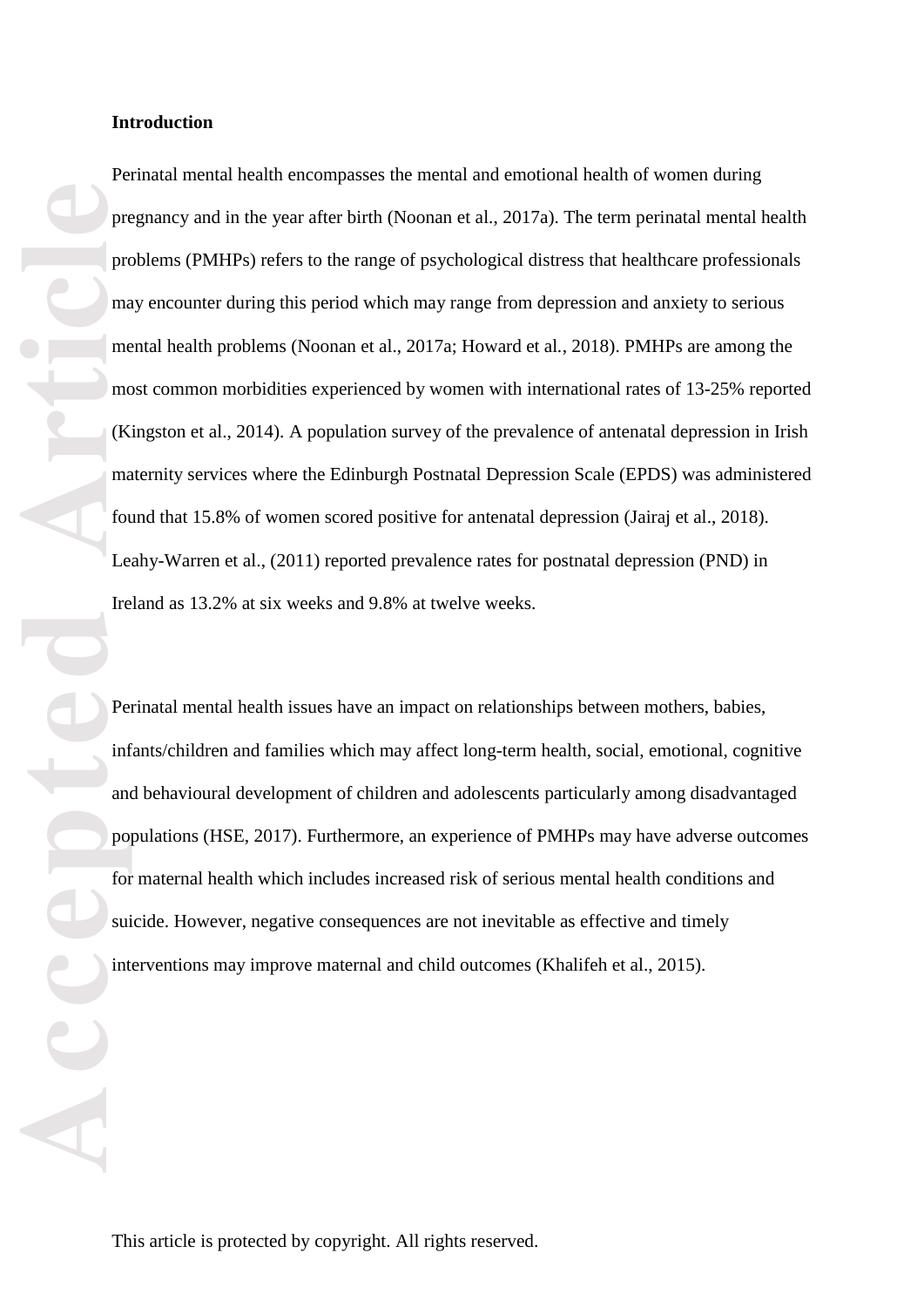#### **Background**

**Accepted Article**

International consensus recognises the importance of early intervention which has led to initiatives to conduct routine perinatal mental health assessment and screening (NICE, 2014; Higgins et al., 2017a). Public health nurses (PHNs) have a key role in supporting the perinatal mental wellbeing of women and their families. Competency frameworks for perinatal mental health have been developed to guide the preparation of healthcare professionals for this role (Health Education England , 2017). These frameworks make reference to the need for PHNs to have knowledge of the spectrum of PMHPs, evidence -based treatment interventions and available referral options. Furthermore, PHNs require specific skills in prevention, psychosocial assessment, use of screening tools and responding to psychological distress with early interventions and appropriate referrals. In Ireland, PHNs are registered nurses with additional specialist education and qualifications and offer universal primary care service s to pregnant women, new mothers and their babies in the community ( Noonan et al. , 2017b). There is heterogeneity in the role and scope of PHNs internationally. For example, in the UK health visitors or specialist community PHNs or Maternal Child and Family Health Nurses in Australia would have comparable roles to that of the PHN in Ireland. The PHNs role includes conductin g home visits which have been identified as the optimum place for development of a therapeutic relationship with the woman which is seen as central to disclosure of psychological needs (Cowley et al., 2015). Women and their families with children under a year old will generally receive a minimum of three core contacts with a PHN with more frequent visits to vulnerable families including those at risk of mental health issues (Mulcahy, 200 4). However, despite frequent and universal contact with healthcare professionals during the perinatal period it is estimated that only 50% of women experiencing mental health issues are identified (Redshaw and Henderson , 2016).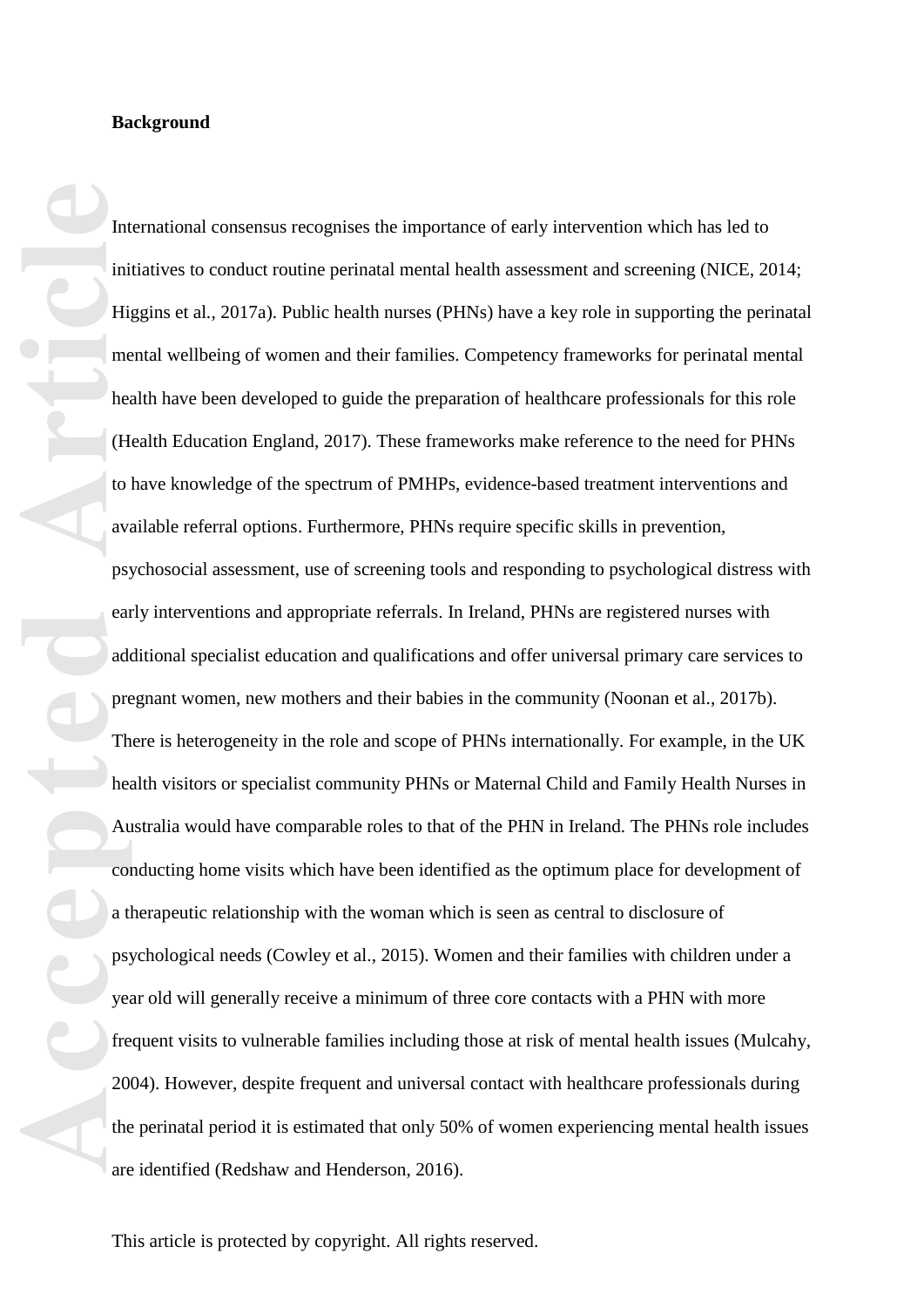Barriers to help seeking for perinatal mental and emotional distress have been identified and include the woman's reluctance to disclose her feelings due to fears of stigma, losing parental rights, being judged as an unfit mother and negative attitudes held by family, friends and healthcare professionals (Dolman et al. , 201 3). Barriers to identifying women 's psychological needs from the perspective of PHNs include lack of time, referral options and stigma (Noonan et al*.,* 2017b).

**Prince the Contract of Contract of Contract of Contract of Contract of Contract of Contract of Contract of Contract of Contract of Contract of Contract of Contract of Contract of Contract of Contract of Contract of Contra** A lack of contextualised education and continuous professional development opportunities can create barriers to PHNs possessing appropriate knowledge, skills and attitudes to facilitate high quality, evidence -based effective perinatal mental health care responsive to the needs of women (Legere et al., 2017; Henderson et al., 2018). Furthermore, a lack of appropriate education may contribute to stigmatisation and negative attitudes expressed by healthcare professional s which can negatively affect perinatal mental health care provision (Legere et al., 2017). Internationally, training is identified as a core component of perinatal mental health programmes and has been reported as successful in supporting primary care professionals care for women (Reilly et al., 2014). Limited international research has explored PHNs perinatal mental health education and training needs (Noonan et al., 2017b). In Ireland, Higgins et al., (2017b) concluded that PHNs lack knowledge and skills to provide comprehensive perinatal mental health care. Jomeen et al., (2018b) suggests that a complexity of factors m ay influence healthcare professionals' behaviours including negative attitudes towards women with mental health concerns and inaccurate illness perceptions. Given the interactional nature of engaging women in screening for depression and anxiety, it is important to understand systemic and attitudinal factors influencing PHNs in their decision making around perinatal mental health (Buist et al., 2015; Jomeen et al., 2018b). The attitudes of PHNs who provide care is an important consideration when exploring initiatives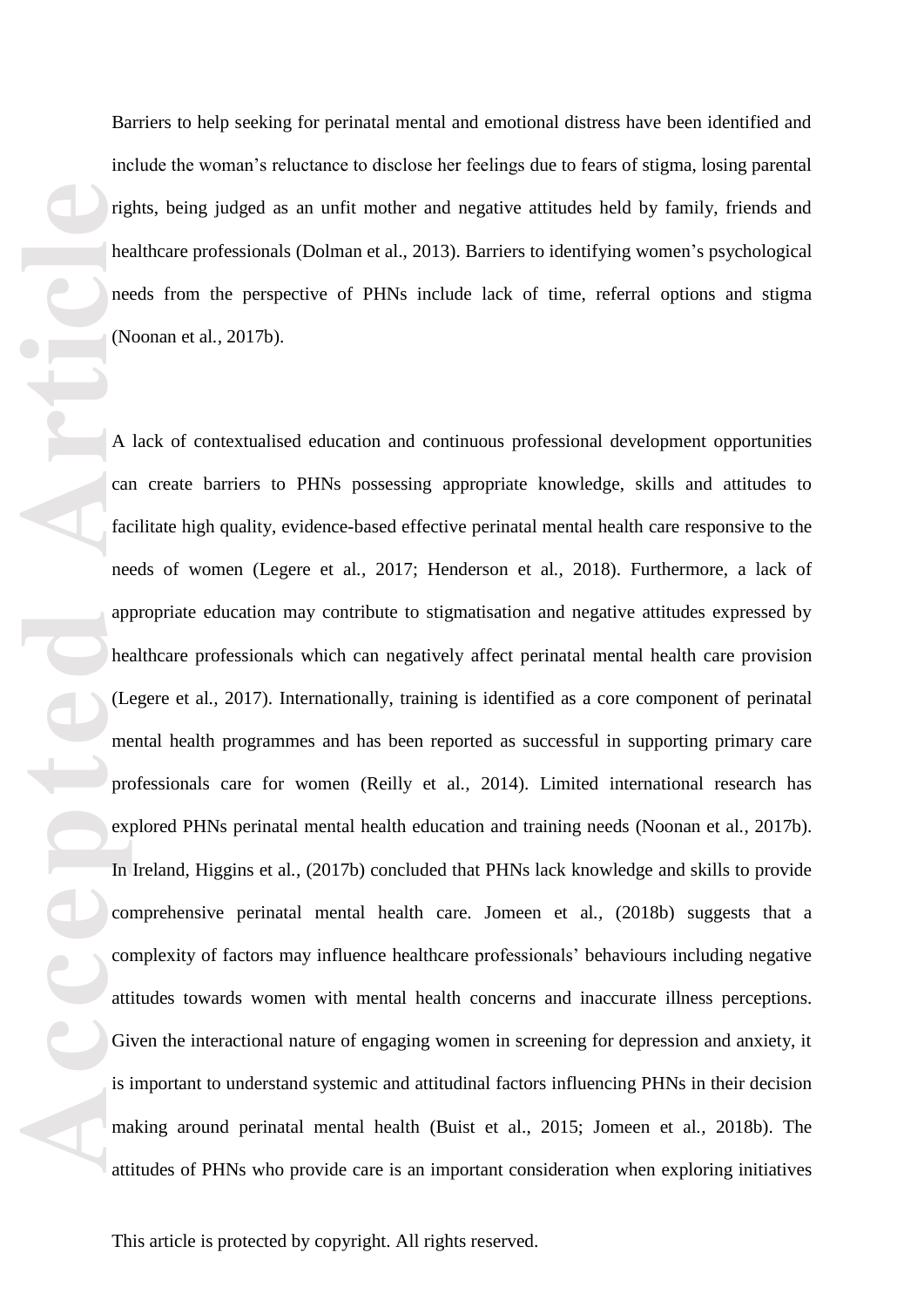**Accepted Articles Contained Properties**<br> **Articles Contained Properties**<br> **Articles Properties**<br> **Articles Properties** to address stigma associated with mental health problems as these attitudes may influence professional behaviour s and care practices (Linden and Kavanagh, 2012; Noonan et al. , 2018). To our knowledge, there is a dearth of research exploring PHNs' attitudes to women who experience serious perinatal mental health conditions. Globally, perinatal mental health related stigma and negative attitudes associated with mental illness have emerged as major barriers to the help seeking behaviour of women (Dolman et al. , 2013 ) and is as much a problem for healthcare professionals as it is for the community they serve (Rahman et al., 2013).

### **THE STUDY**

**Aim**

To examine public health nurses' education, training and professional support needs in perinatal mental health.

#### **Objectives.**

The objectives of the study were: (1) to identify knowledge of and confidence among PHNs to identify and care for women who experience PMHPs ; (2) to examine their opinions of professional issues associated with provision of perinatal mental health care; (3) to explore their attitudes towards women who present with severe mental illness ; and (4) perceived perinatal mental health learning needs.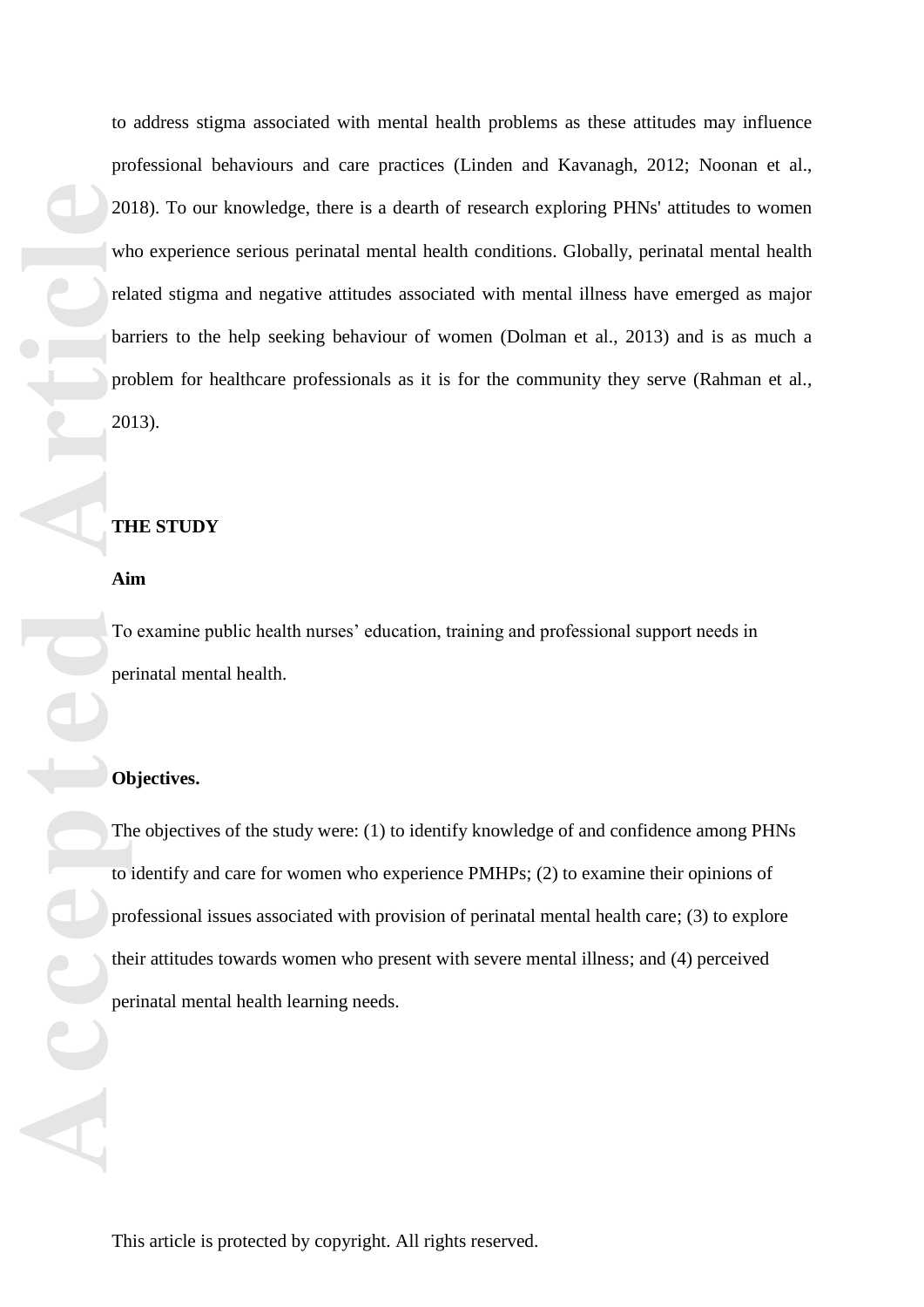This study represents a cross -sectional survey of a convenience sample of PHNs in the Republic of Ireland. The STROBE (Strengthening the Reporting of Observational Studies in Epidemiology) standardised reporting guidelines were used to guide the conduct and reporting of the research (von Elm et al., 2007).

#### **Participants**

A convenience sampling technique was employed in this study where PHNs (N=227) working in three community health organisations in the Republic of Ireland were invited to participate. The inclusion criteria were PHN's registered with the Nursing and Midwifery Board of Ireland and who had a caseload comprising of women, babies and their families in the community. Student PHNs and nurses working in the community but not registered as PHNs were excluded from the study. A study pack consisting of a letter of invitation, participant information leaflet, questionnaire and stamped addressed envelope was sent by post to PHNs identified on a list provided by the gatekeep er to the study sites . The envelopes were coded for each community health organisation to facilitate recording of responses from recruitment locations.

#### **Data collection**

Data were collected from December 2016 - February 2018 using a self-administered anonymous postal questionnaire which took 10 -20 minutes to complete.

**But the Contract of Contract of Contract of Contract of Contract of Contract of Contract of Contract of Contract of Contract of Contract of Contract of Contract of Contract of Contract of Contract of Contract of Contract**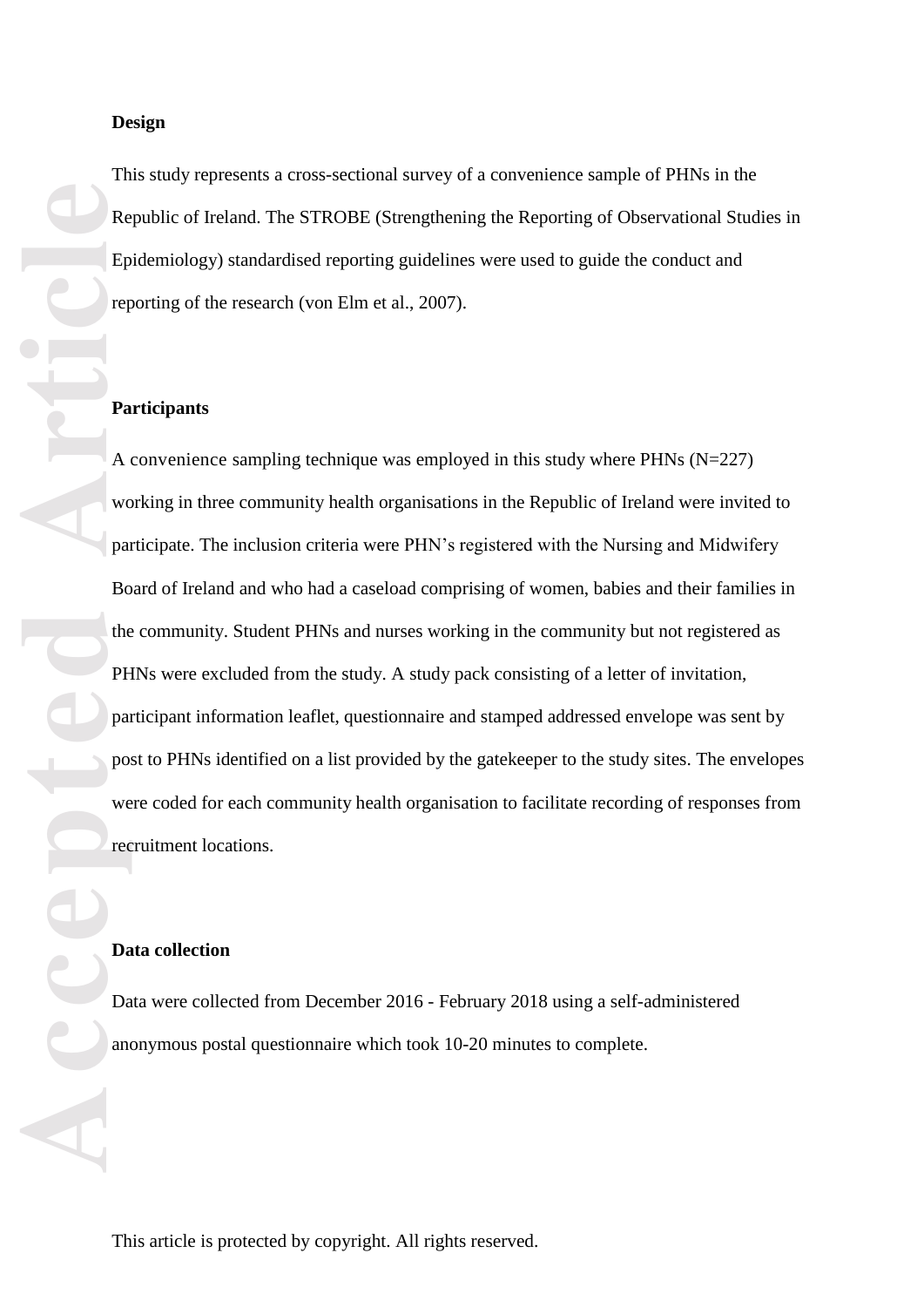**Accepted Article** The questionnaire was comprised of psychometrically tested scales to measure PHNs selfrated knowledge, confidence and attitudes in identifying and caring for women with PMHPs. The questionnaire also focuse d on practitioner beliefs of causative factors, consequences of PMHPs for women and infants, perceptions of professional issues and education and training needs.

### *Survey structure*

The survey comprised five sub -sections:

- A section on socio -demographics requested information pertaining to gender, age, qualification, years of experience working as a PHN, highest educational level attained, recent post-registration perinatal mental health education, how often PHNs worked with women who experience perinatal psychological distress and whether they knew someone or had a personal experience of a mental health problem.
- The Perinatal Mental Health Questionnaire (PMHQ) consists of three validated subscales; Perinatal Mental Health Awareness (PMHA) scale, Perinatal Illness Perceptions Scale (PIPS) and Professional Issues in Maternal Mental Health Scale (PIMMHS).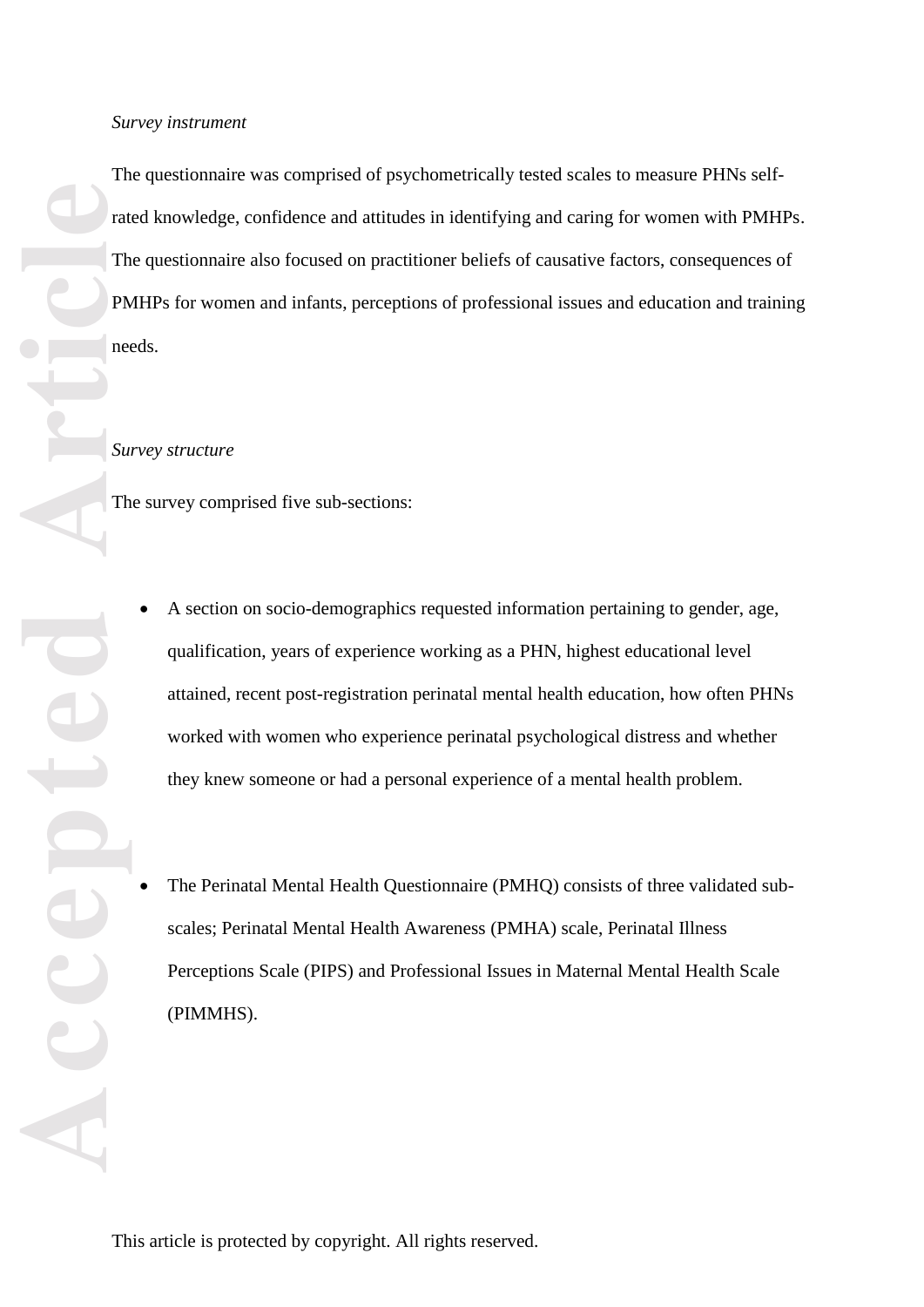representing key domains relating to (i) knowledge of (ii) confidence in identification and (iii) confidence in management of perinatal mental health issues. Previous research has demonstrated a Cronbach's alpha of 0.79, with subscales PMHA -SAD (Stress, Anxiety, Depression) 0.68, PMHA -MED (Medical/obstetric complications) 0.77, PMHA -LD (Learning Disability) 0.78 (Martin et al. , 2017).

- The Perinatal Mental Health Awareness (PMHA) scale consists of 9 items<br>representing key domains relating to (i) knowledge of (ii) confidence in ideal<br>and (iii) confidence in management of perinatal mental health issues. Pr • The Perinatal Illness Perceptions Scale (PIPS) comprised of three sub-scales; Causes, Consequences (Mother); Consequences (Baby). The Causes sub-scale (17-item) explores personal ideas relating to the aetiology of PMHPs. The Consequences sub scale (7 -items) relates to the anticipated effects and outcome on the life of the person experiencing PMHPs and on her baby. Cronbach's alpha of the PIPS -CAUSES, PIPS - MOTHER and PIPS -BABY sub -scales has been reported as 0.90 (0.89 -0.92), 0.75 (0.70 -0.80) and 0.63 (0.54 -0.71) respectively (95% confidence interval) (Jomeen et al. , 2018 b).
	- The seven-item Professional Issues in Maternal Mental Health Scale (PIMMHS) explores perception s of professional issues relating to the provision of perinatal mental health care using two subscales PIMMHS Emoti onal sub -scale and PIMMHS - Training sub -scale. A Cronbach's alpha of 0.81 (0.89 -0.92) has been reported for the PIMMHS-Emotion sub-scale and 0.57 (0.48-0.66) for the PIMMHS-Training subscale (Jomeen et al. , 2018 a )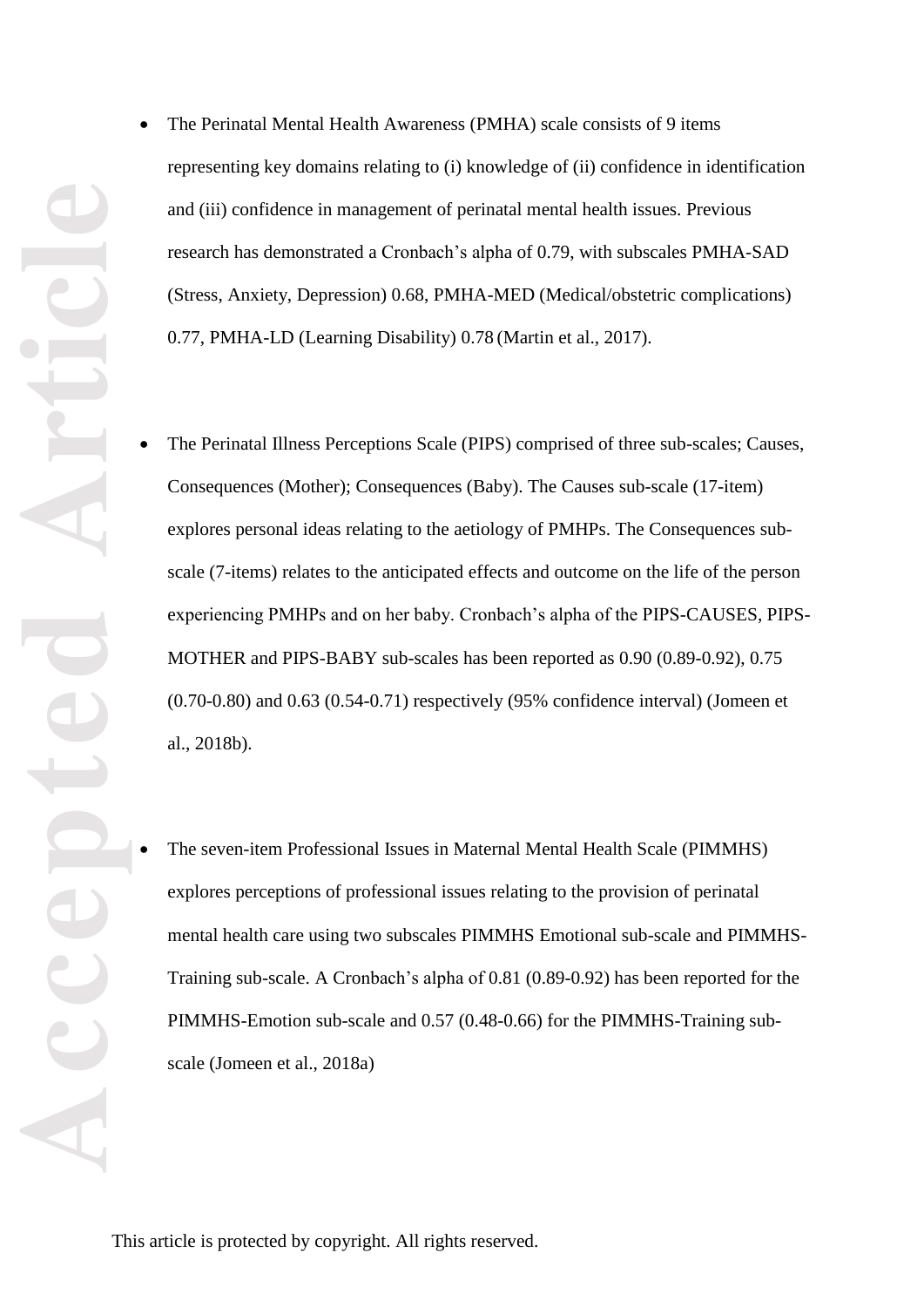- Mental Illness: Clinicians' Attitudes (MICA-version 4) scale comprises 16 items that assess attitudes towards people with severe mental illness. Scores range from 16 to 96 where a higher score corresponds to more negative stigmatising attitudes towards individuals with mental illness and psychiatry. The reliability of the scale has been established (Cronbach's alpha 0.72) and item -total correlations (≥0.2) (Gabbidon et al . , 2013) .
- PHNs' professional development/learning needs were determined from six items developed by Hauck et al. , (2015 ). Participants were also asked to respond to five questions which captured PHNs access to perinatal mental health guidelines , current screening practices and available referral options. In addition, one open question asked PHNs if they had anything they would like to add.

# **Ethical considerations**

Mental Illness: Clinicians' Attitudes (MICA-version 4)<br>assess attitudes towards people with severe mental illne<br>where a higher score corresponds to more negative stign<br>individuals with mental illness and psychiatry. The re Ethical approval was granted from three research ethics committees governing the corresponding community health organisations. The directors of public health nursing acted as gate -keepers and granted access to study sites . Recruitment took place from December 2016 - February 2018 which was dependent on the availability of gate keepers to facilitate distribution. Informed consent was implied by return of the completed questionnaires in the stamped addressed envelope provided. No identifiable information was requested in the questionnaire.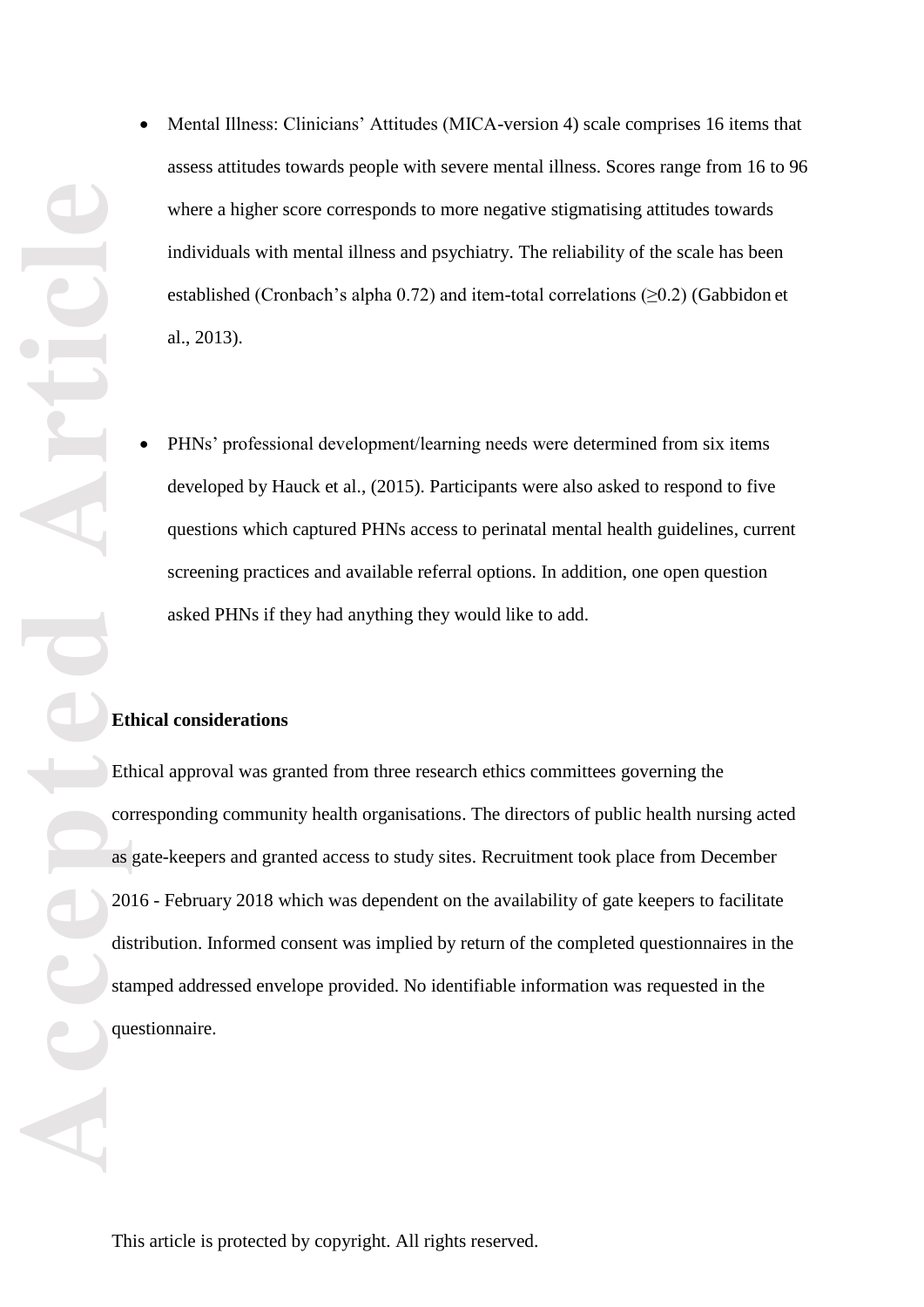To a 1 que per care of C city of the C city of the C city of the C city of the C city of the C city of the C city of the C city of the C city of the C city of the C city of the C city of the C city of the C city of the C c Data analysis<br>Statistical Package for Social Science (SPSS) Version 24<br>To verify the accuracy of data entrics across the online da<br>10% random sample of data entries across the online da<br>questionnaires. Descriptive statisti Statistical Package for Social Science (SPSS) Version 24 was used to conduct data analysis. To verify the accuracy of data entry and coding, an independent person (OD) double -checked a 10% random sample of data entries across the online data and the original paper -based questionnaires. Descriptive statistics were computed (mean and SD, proportions and percentages) for demographic data, knowledge, confidence, attitude statements and professional development learning needs. Fisher's exact test were employed where any expected cell count was less than five to identify associations between categorical variables on the PMHA scale and associations were considered statistically significant at the 5% level  $(P < 0.05)$ . Participants responses  $(N=30)$  to the open question "Is there anything you would like to add?" were analysed by two researchers (MN, OD) using thematic analysis (Braun and Clarke, 2013). Each answer to the open question was read and re -read followed by comparisons across all responses to the open question s. Codes were generated from data to give a reduced meaning or description to each segment of data. This phase concluded with collation of codes with relevant data extracts which were subsequently synthesised to form four over -arching themes (Braun and Clarke, 2013).

#### **Validity and reliability**

A draft of the questionnaire was piloted with ten PHNs to determine the feasibility of recruitment to the main study and suitability of the questionnaire. A Content Validity Index (CVI) and clarity questionnaire were completed by a panel of experts consisting of a mix of eight health care professionals and academics. Feedback from the pilot and expert panel suggested that the questionnaire was suitable for the Irish context and minimal alterations to the demographic section, question sequence and open -ended questions included in the final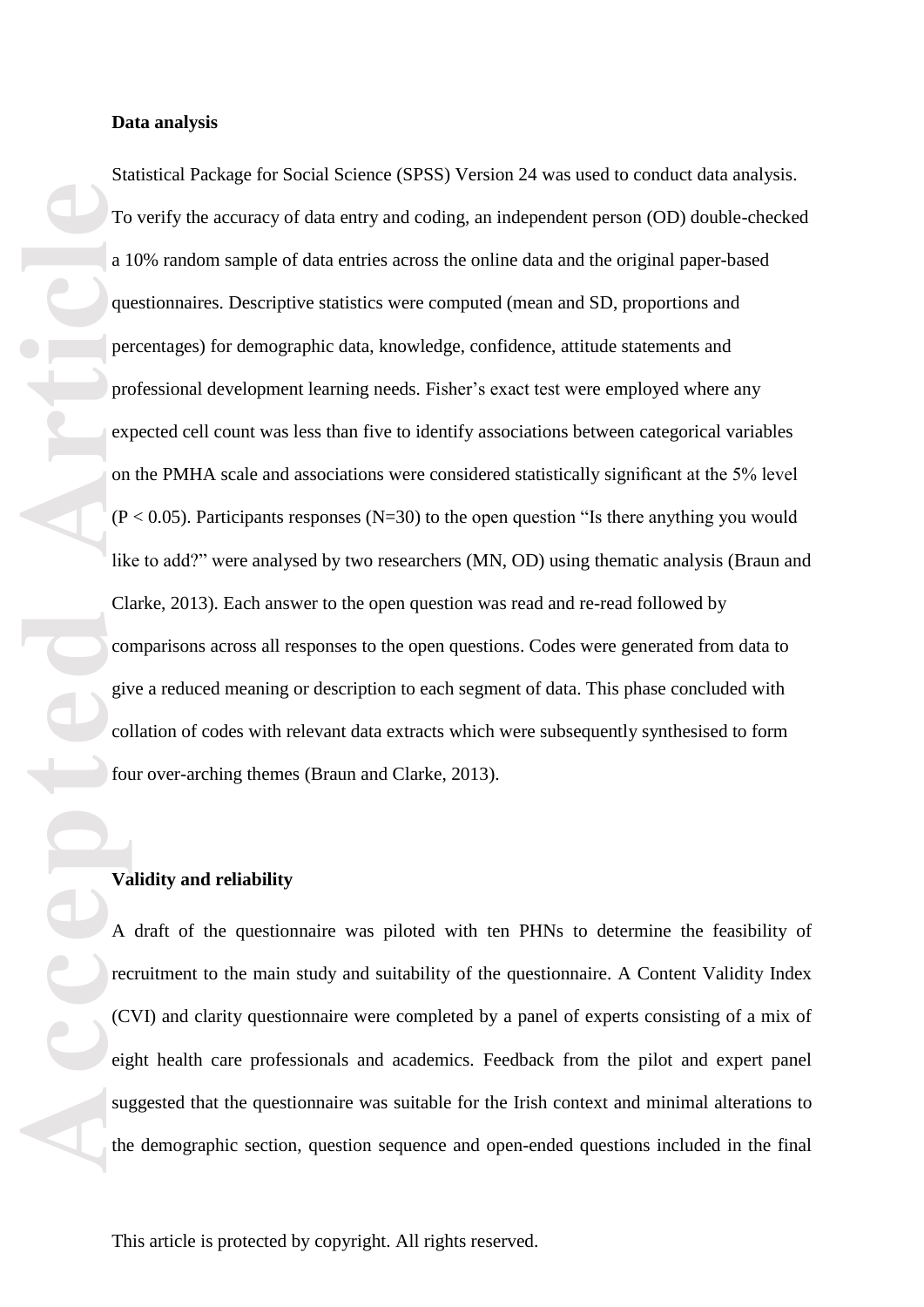questionnaire were required. Internal consistencies have been reported for the scales included in the questionnaire (Gabbidon et al., 2013, Martin et al., 2017, Jomeen et al., 2018ab) and most scales achieved acceptable values for Cronbach's alpha above the satisfactory range of between 0.60 -0.70 (Cronin et al *. ,* 2015).

# **Results**

# Demographic characteristics

**Accepted Article**<br> **Article**<br> **Article**<br> **Article**<br> **Article**<br> **Article**<br> **Article**<br> **Article**<br> **Article**<br> **Article**<br> **Article**<br> **Article**<br> **Article**<br> **Article**<br> **Article**<br> **Article**<br> **Article**<br> **Article**<br> **Article**<br> **A** In Ireland there is currently no national database for accessing PHNs for research purposes and therefore no way of determining accurately the number of participants that received the questionnaire. Response rates have been calculated based on estimated regional figures of PHNs . A total of 105 (46.2%) of 227 eligible PHNs employed across the study sites completed the survey . Table 1 displays the demographic characteristics of included participants. Most respondents were registered midwives (74.3%) and had greater than 10 years experienc e working as a public health nurse . Over 70% of PHNs had studied at postgraduate diploma and MSc level. A total of 66.3% reported a personal experience of mental health issues through friend, family or self. Moreover, 28.6% of PHNs encountered women experiencing mental health issues frequently however most PHNs (61.9%) reported caring for women with mental health problems sometimes. Twenty -six (24.8% ) respondents reported that they had completed perinatal mental health continuous professional development courses and of these , one PHN reported having completed a course in the previous 6 -12 months.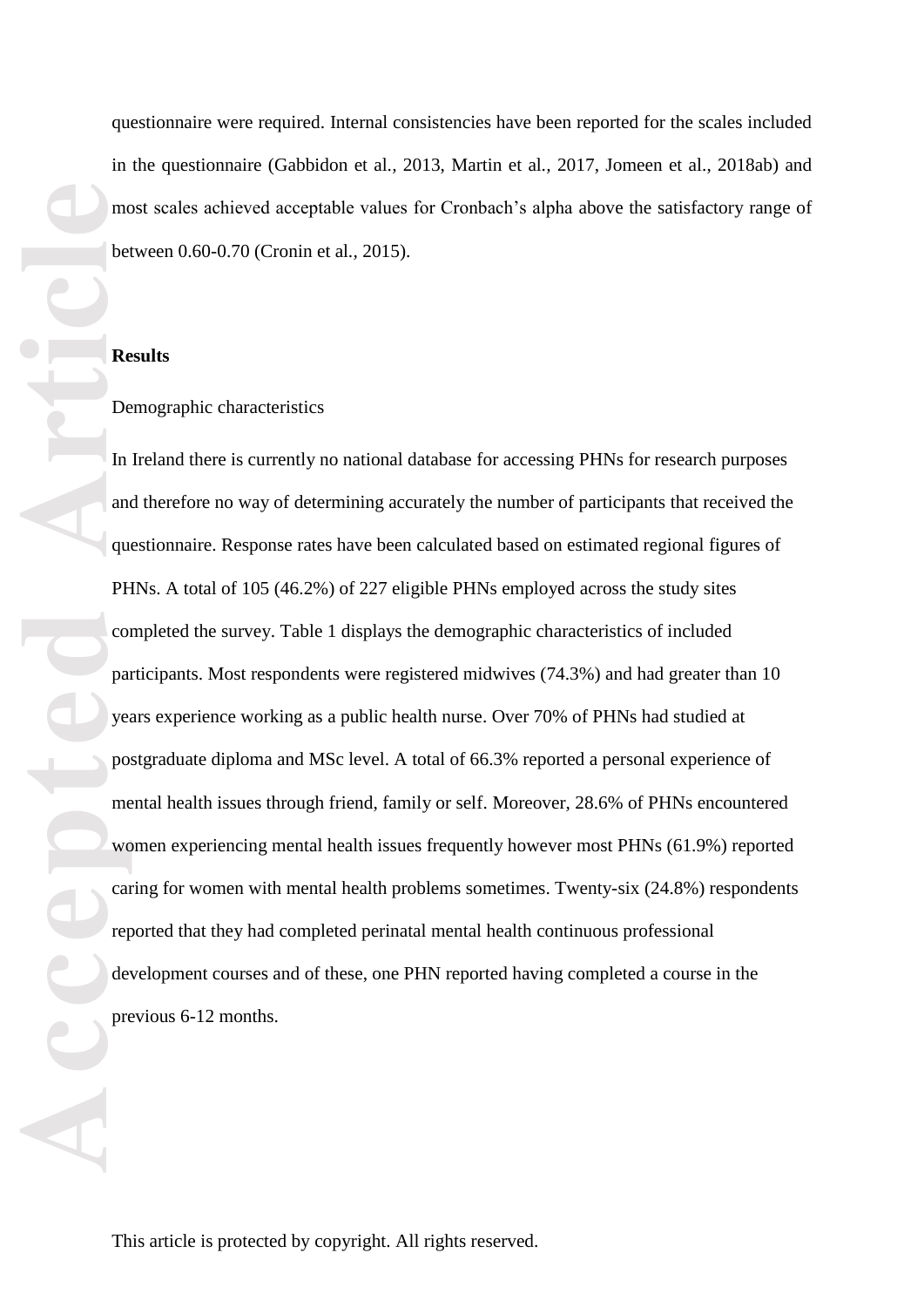The Perinatal Mental Health Questionnaire

Table 2 presents PHNs self-reported knowledge and confidence in advising and caring for women with PMHPs. Most PHNs perceived themselves to be very

**Accepted Article**<br> **Accepted Article**<br> **Accepted Article**<br> **Article**<br> **Article**<br> **Article**<br> **Article**<br> **Article**<br> **Article**<br> **Article**<br> **Article**<br> **PH**<br> **Article**<br> **Article**<br> **PHE**<br> **Article**<br> **Article**<br> **Article**<br> knowledgeable/knowledgeable (77.2%, N=81) and very confident/confident ( 8 3.8%, N=88) in recognising stress, anxiety and depression. However, 5 0 . 5 % (N= 5 3) of PHNs indicated that they were not very confident/confident in managing care for women experiencing stress, anxiety and depression. A significant association was found between those reporting a high level of knowledge and their level of confidence in recognising stress, anxiety and depression (Fisher's Exact test, p<0.01). Furthermore, levels of knowledge were also significantly associated with (Fisher's Exact test,  $p < 0.01$ ) levels of confidence to care for women with PMHPs. Age, level of education, perinatal mental health specific education, frequency of contact with women who experience PMHPs and having a personal experience of mental health through self, family and friends were unrelated to having higher or lower levels of confidence in our sample.

PHNs indicated awareness of factors associated with PMHPs with 91.4% (N=78) identifying a psychiatric history and 55.3% (N=58) a family history as a cause of PMHPs. Most PHNs (95.2%, N=99) perceived that PMHPs have major consequences on the lives of women who have them and their babies .

On the Professional Issues in Maternal Mental Health Scale (Table 3), only 10.6% (N=11) agreed that training equipped PHNs to care for the diversity in cultural backgrounds of women experiencing PMHPs. A lack of time was identified as a barrier by  $16.4\%$  (N=17) of respondents to engage in a discussion with women about perinatal emotional issues.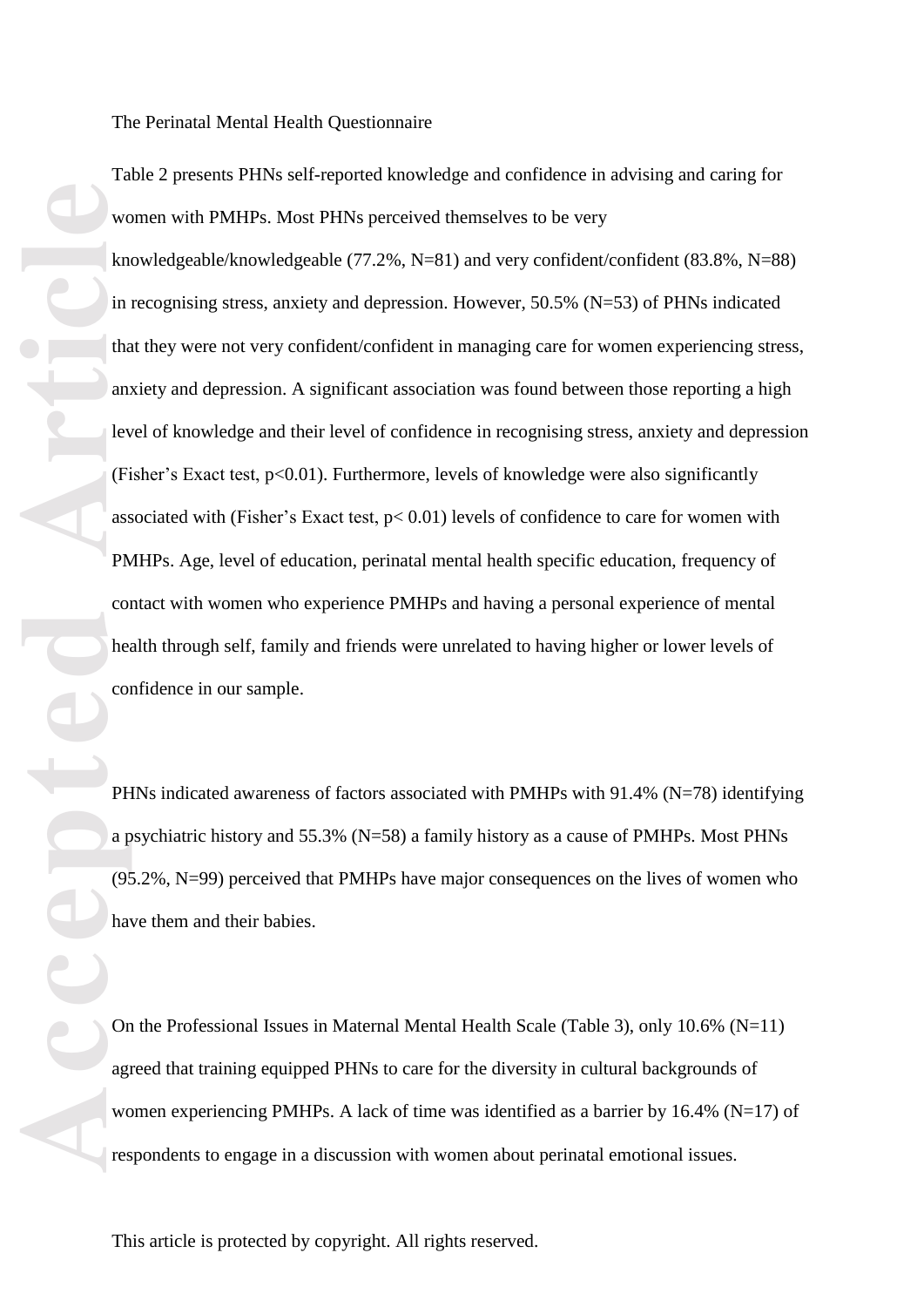Attitudes – Mental Illness: Clinicians' Attitudes (MICA -version 4)

The variables appeared reasonably normally distributed for the MICA scale. The mean score for the MICA-4 was 35.9 (SD=5.9) indicating positive attitudes towards women with severe mental illness. Table 4 displays individual responses to the MICA-4 scale.

Professional development<br>Perinatal mental health education and training needs among PHNs is presented in Table 5. One quarter of respondents (26.5%, N=26) reported that they felt well equipped to support women with PMHPs. In addition, 29.6% (N=29) of respondents felt they had sufficient information. Study days were identified as the preferred format of continuous professional development activities by almost half of respondents (45.7%, N=48).

#### Open questions

For the Median Contract of Median Contract of Median Contract of Median Contract of Median Contract of Median Contract of Median Contract of Median Contract of Median Contract of Median Contract of Median Contract of Media Most PHN s (53.3%, N=49) reported that they had access to perinatal mental health guidelines, 91.9% (N=91) of PHNs reported enquiring about psychiatric history, 92.9% (N= 9 1) assessed symptoms of PMHPs at the initial visit and 89.5%, (N=85) at follow up visits. Most PHNs reported that they used a formal screening tool when assessing current perinatal mental health issues with 38.8% (N=38) using the Whooley questions, 17.3 % (N=17) the Edinburgh Postnatal Depression Scale (EPDS) and 3 6 . 7% (N= 3 6) referencing both the Whooley and EPDs. Referral to the General Practitioner 73.3% (N=77) was the most common referral pathway reported by PHNs followed by referral to community mental health nurses (21%, N=22) and counselling (20%, N=21). Thematic analysis of open questions from 30 respondents identified four themes; Continuous professional development, engagement in perinatal mental health conservations, referral and personal experience (Table 6 ) .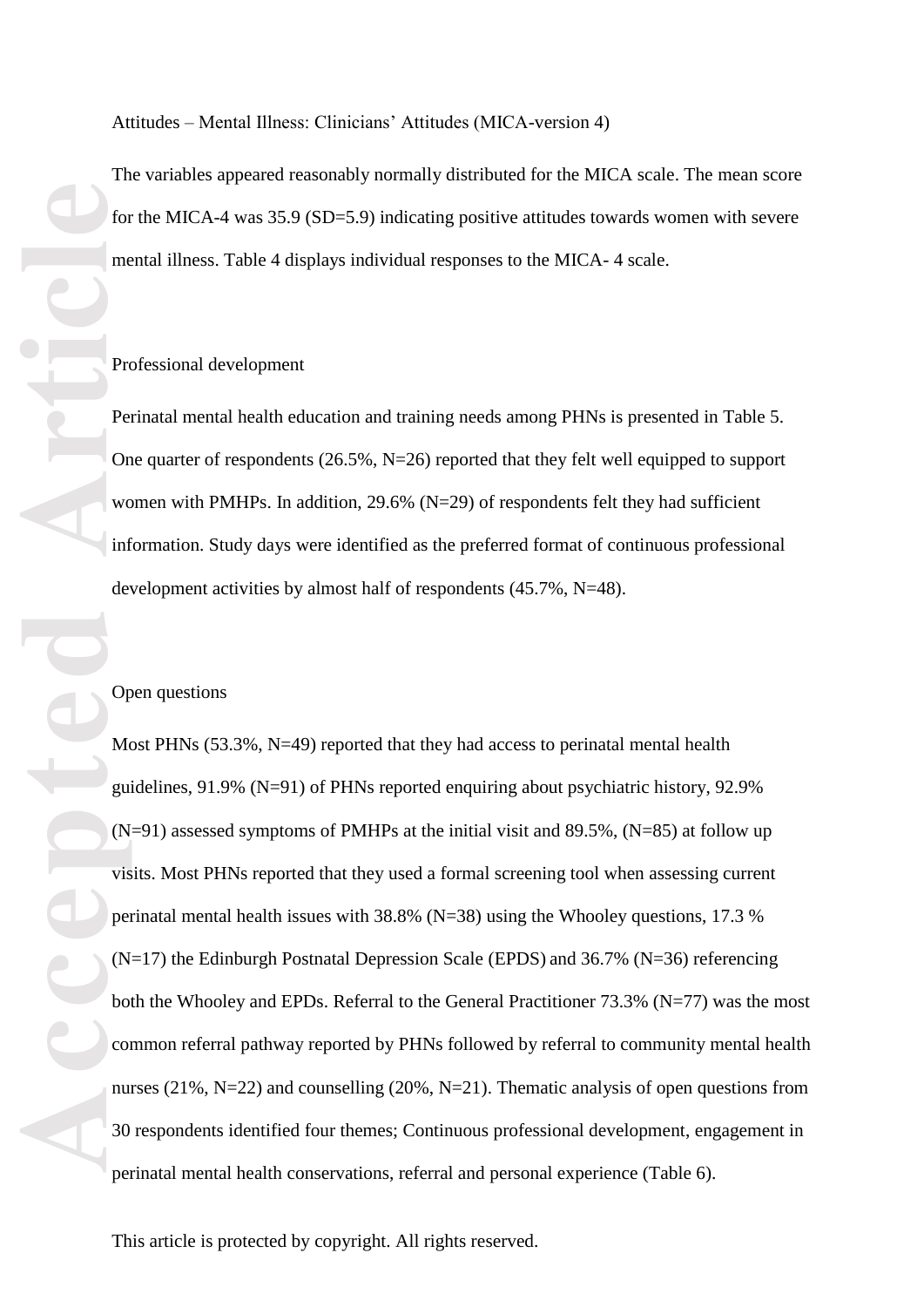PM<br>
PM<br>
Tec<br>
Tol<br>
Col<br>
Higher of<br>
The of<br>
The of<br>
The of<br>
The of<br>
The of<br>
The of<br>
The of<br>
The of<br>
The of<br>
The of<br>
The of<br>
The of<br>
The of<br>
The of<br>
The of<br>
The of<br>
The of<br>
The of<br>
The of<br>
The of<br>
The of<br>
The of<br>
The of<br>
The To our knowledge this is the first study that has examined PHNs ' attitudes to women with PMHPs and findings suggest that while PHNs reported positive attitudes, further education is required which includes an attitude component to prepare PHNs to undertake an effective role in perinatal mental health care. Most PHNs reported high levels of knowledge and confidence in identifying women with stress, anxiety and depression in the perinatal period. However, 63.8% of PHNs reported the need for additional skills development for assessment of perinatal mental health. Symptoms of perinatal depression and anxiety have the potential to overlap with those of perinatal transitions making accurate detection a challenge (Legere et al., 2017). Further training can support the contextualisation and use of existing knowledge and experience to underpin effective clinical decision making (Jones et al. , 2015). Most PHNs (92.8%) reported screening for perinatal mental health issues using screening tools which is consistent with recommendations (NICE, 2014, Higgins et al., 2017a,). Moreover, rigorous and systematic implementation of assessment questions and screening tools may reduce detection disparities that exist for women from ethnic minority groups (Prady et al.,

2016). Over half of PHNs indicated that they were not confident to manag e stress, anxiety and depression. A lack of confidence can impede PHNs provision of emotional care and support (Reilly et al. , 2014) and may be related to availability and accessibility of PMH specific education and referral services (Jomeen *et al*. 2013). Education and training have been shown to be effective in developing healthcare professionals' confidence and competence to respond to women's perinatal mental health care needs (Jones et al., 2015; Morrell et al., 2015). Higgins et al., (201 7 b) found that PHNs who had received perinatal mental health specific education had statistically significant higher confidence and skills levels in comparison to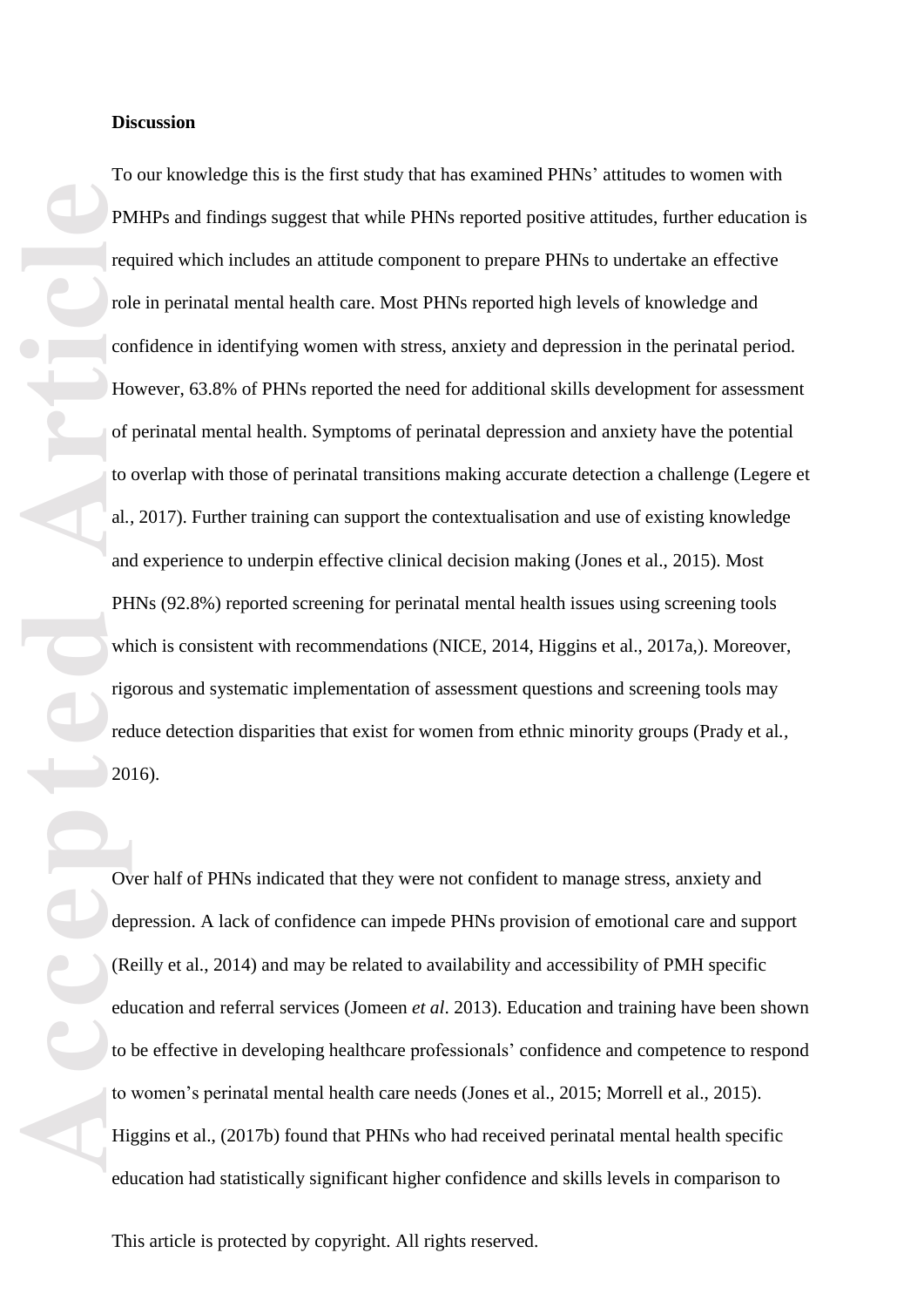**Accepted Article**<br> **Article**<br> **Article**<br> **Article**<br> **Article**<br> **Article**<br> **Article**<br> **Article**<br> **Article**<br> **Article**<br> **Article**<br> **Article**<br> **Article**<br> **Article**<br> **Article**<br> **Article**<br> **Article** those without perinatal mental health education. In relation to referral, PHNs primarily directed women to their GP and only 22% of PHNs referred to community mental health nurse s. A total of 82.7% of respondents knew who to contact if a woman is experiencing psychological distress however, 51.9 % of respondents found it difficult to obtain help for women with PMHPs. Findings from the thematic analysis identified that PHNs find it frustrating that they cannot refer directly to community mental health team s. Similarly, PHNs in Northern Ireland raised concerns in relation to accessing timely mental health care for women as referrals can only be made through the GP and expressed a preference for direct referral processes into perinatal mental health specialist and community mental health services (Regulation and Quality Improvement Authority , 2017). Women who experience PMHPs have expressed a preference for timely referral systems that have minimal steps involved (Buist et al. , 2015). Furthermore, 59% of PHNs desired further education on understanding service options and this would increase PHNs awareness and understanding of the existence and accessibility of referral options available in community settings and lead to fewer inappropriate referrals (Jones et al *.*, 2015).

A significant proportion of PHNs did not consider that a family history (44.7%) played a contributory role in PMHPs in spite of research demonstrating that a prior family history was a risk factor for the development of PMHPs . Healthcare professional's knowledge of risk and protective factors associated with PMHPs influences the sensitive inquiry process during consultations with women and their families (Galloway and Hogg , 2015). Moreover, a lack of knowledge of risk factors has been identified as a barrier to screening (Bayrampour et al., 2018). Jomeen et al., (2018b) contend that HCPs with a greater awareness of causes of PMHPs may be more likely to target prevention and know appropriate referral options and contacts when encountering perinatal mental health concerns. However, PHNs reported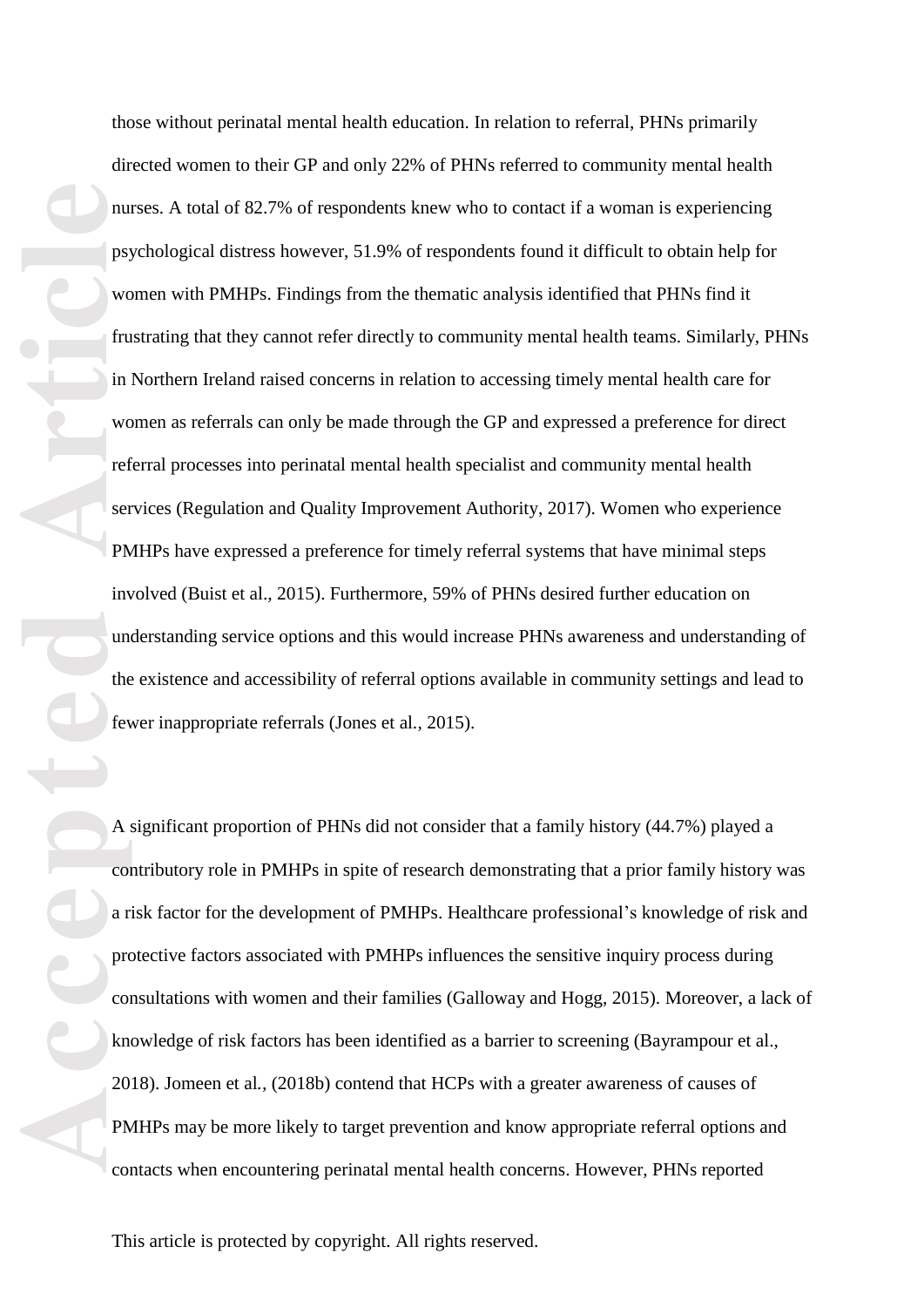appropriate knowledge of the possible adverse long -term outcomes on infant attachment and family functioning. Knowledge of the consequences of PMHPs is necessary for perinatal mental health to be given a higher priority in PHN visits.

Findings from the Professional Issues in Maternal Mental Health scale suggests that PHNs require further preparation to enable them to respond effectively to meet women's psychological needs across cultures. This is similar to other findings which highlight that healthcare professionals are ill prepared to practice in a culturally -competent way (Almond and Lathlean , 2011 ). Training is required to recognise and respond to different cultural expressions of perinatal psychological distress to ensure equity of perinatal mental health services (Watt et al., 2016). A key factor affecting PHNs engagement in discussing emotional issues is time which is recognised as a dimension of trusting relationships with PHNs essential for disclosure of psychological distress. Most PHNs (74%) reported having sufficient time to respond to women presenting with perinatal mental health issues.

**Accepted Articles I**<br> **Article**<br> **Article**<br> **Article**<br> **Article**<br> **Article**<br> **Article**<br> **Article**<br> **Article**<br> **Article**<br> **Article**<br> **Article**<br> **Article**<br> **Article**<br> **Article**<br> **Article**<br> **Article**<br> **Article**<br> **Article**<br> The MICA 4 scale is applicable to a variety of healthcare professionals with a higher score suggesting more negative stigma -associated attitudes to mental health (Gabbidon et al., 2013). This study report s a similar MICA -4 score (mean score 35.9, SD=5.9) to Noonan et al. , (2018) (mean score 36.31, SD=7.6) and Gabbidon et al., (2013) (mean score 34.55, SD=7.11). The original authors of the MICA -4 scale do not provide guidance on a desirable range. Gras et al., (2015) proposed that a mean score of 48 would suggest a moderately positive attitude towards the profession of psychiatry and persons with severe mental health problems, a mean score of 32 a positive attitude and the maximum score of 16 a very positive attitude.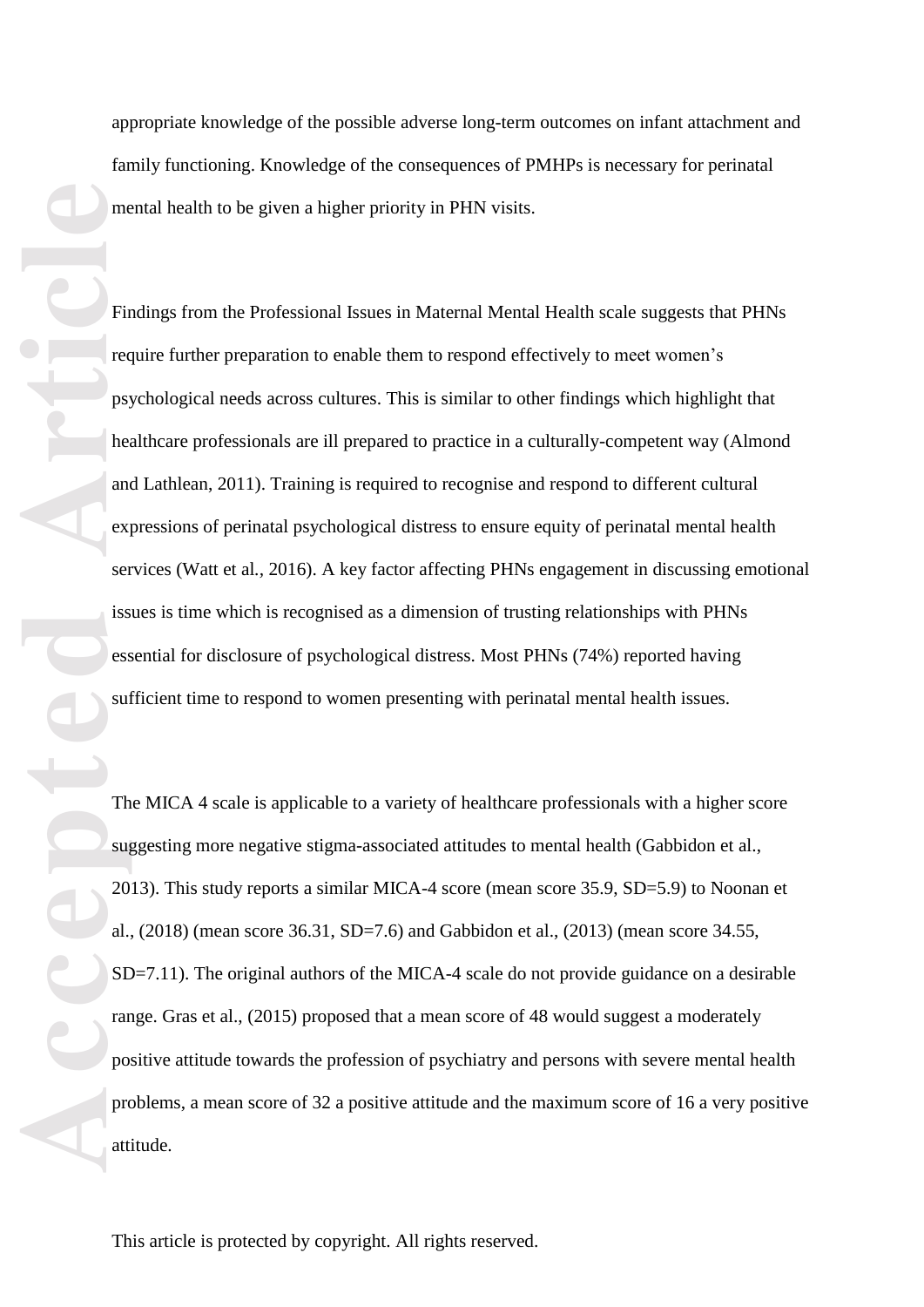**Accepted Articles Article**<br> **Article**<br> **Article**<br> **Article**<br> **Article**<br> **Article**<br> **Article**<br> **Article**<br> **Article**<br> **Article**<br> **Article**<br> **Article**<br> **Article**<br> **Article**<br> **Article**<br> **Article**<br> **Article**<br> **Article**<br> **A** Most PHNs ( 91.4%) identified that people with a severe mental illness were not dangerous however, 43.8% reported that the public need s to be protected from people with a severe mental illness. This finding suggests that while PHNs may themselves not feel fear when engaging with women with severe mental health issues however they may be fearful from the perspective of the general public. A variety of reasons may account for this view including PHNs previous encounters with patients with more severe symptoms in acute in-patient and community settings (Lyons and Janca 2015). In addition, inaccurate portrayals of persons with mental health problems in the news, media and film industry may contribute to stigmatised views held by healthcare professionals. Fear of persons with mental illness is linked to avoidance which in turn may have an impact on care that women receive (Van Niewuwenhuizen et al., 2013; Eksteen et al., 2017). Furthermore, HCPs who are inadequately prepared for their role in perinatal mental health may experience fear and a desire for avoidance and distance and this can have a negative impact on interactions between the woman and healthcare professional and have an adverse impact on quality of perinatal mental health care leading to less effective treatment uptake and poorer outcomes (Henderson et al *. ,* 2014).

PHNs agreed with statements that if they had a mental illness, they would never admit this to colleagues (49.5%) or to friends (34.3%) for fear of being treated differently suggesting a stigmatizing attitude in relation to disclosure. In Ireland, a recent survey commissioned by the National Mental Health Stigma Reduction Partnership See Change , reported that 25% of the general public would conceal a mental health difficulty from family, friends and colleagues (See change , 2017). Vendsborg et al., (2013) suggest that in the general public , about 25% would not disclose this information to their friends and family and about 50% would not disclose this information to colleagues. Findings from thematic analysis suggest that mental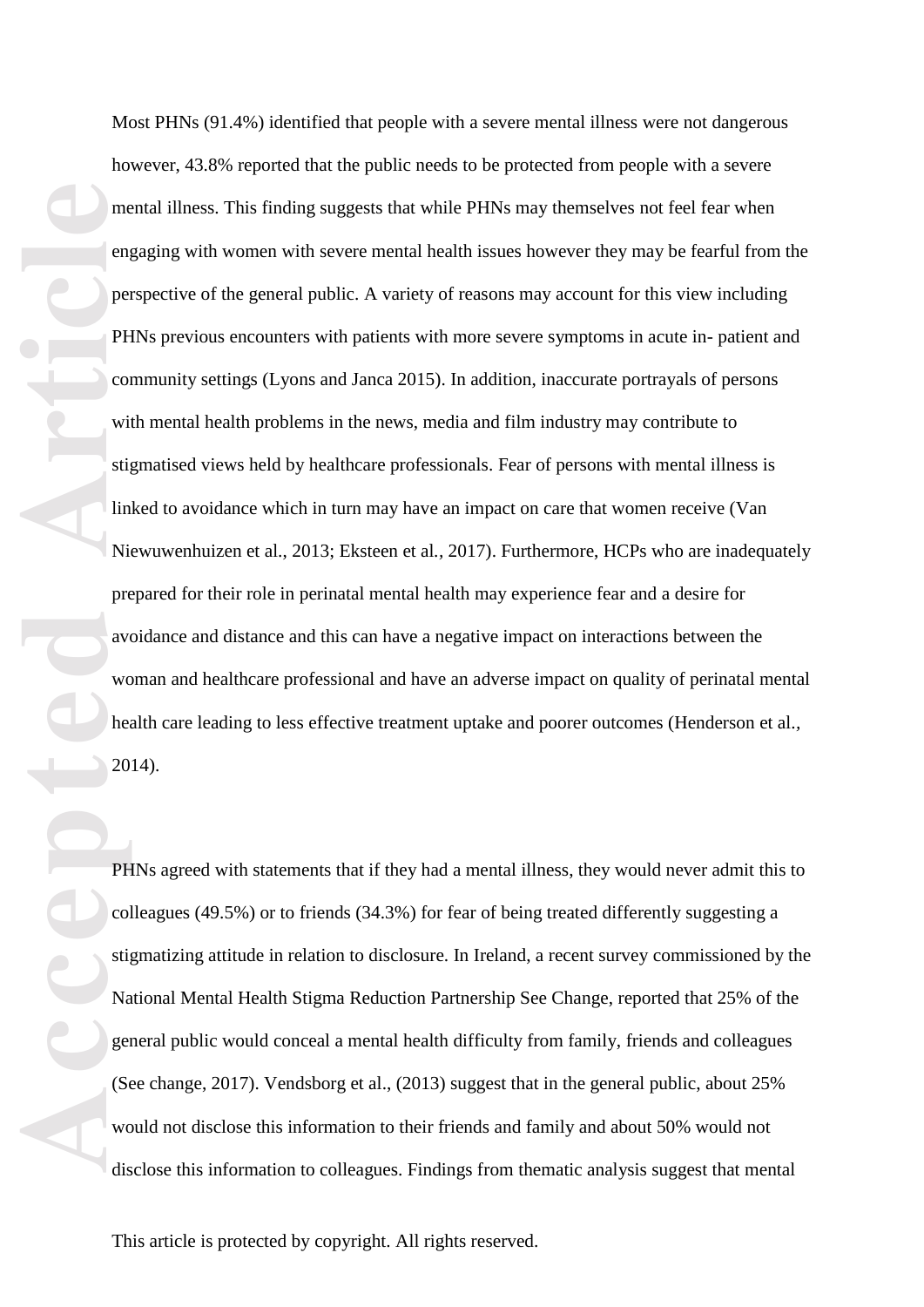Pro ow stig expects of the Gotton of the CG attention of the CG attention of the characteristics of the characteristics of the characteristics of the characteristics of the characteristics of the characteristics of the cha health remains a 't aboo' subject . Participants who had a personal experience of PND highlighted the need for further education to address the stigma associated with PMHPs. Professional training has the potential to offer a mechanism to support PHNs to explore their own personal attitudes to mental health to address underlying assumptions, negative and stigmatising beliefs (Markstrom et al. , 2009; Legere et al. , 2017 ). Providing opportunities to explore prevalence of mental health issues amongst healthcare professionals themselves and the impact of their non -disclosure may improve attitudes towards mental health problems (Gras et al. , 2015). However, evidence for the effectiveness of anti -stigma training on attitudinal changes is varied with some researchers identifying no significant change in attitudes (Kassam et al., 2011) and others identifying significant changes which were maintained after a six month follow up period (Li et al., 2015). To maintain outcomes of anti stigma training in the longer term , educational and professional strategies to address stigma need to be embedded and integrated in undergraduate and postgraduate healthcare professional curriculum s , in perinatal mental health continuous professional development programmes and in practice (Lyons and Janca , 2015).

Our findings are in-keeping with a previous study by Asford et al., (2017) where PHNs reported feeling not equipped to adequately support women with perinatal mental health issues. PHNs are required to develop a diverse range of skills to meet a variety of client group s needs making it difficult to focus on specific skills. The highest scoring areas for additional education were anxiety (69.5%) and depression (65.7%) and this finding may reflect presentations that PHNs are encountering in practice . Furthermore, it is acknowledged that much of the focus of perinatal mental health has been on depression and this needs to change to incorporate the spectrum of PMHPs (Noonan et al., 2017a, b).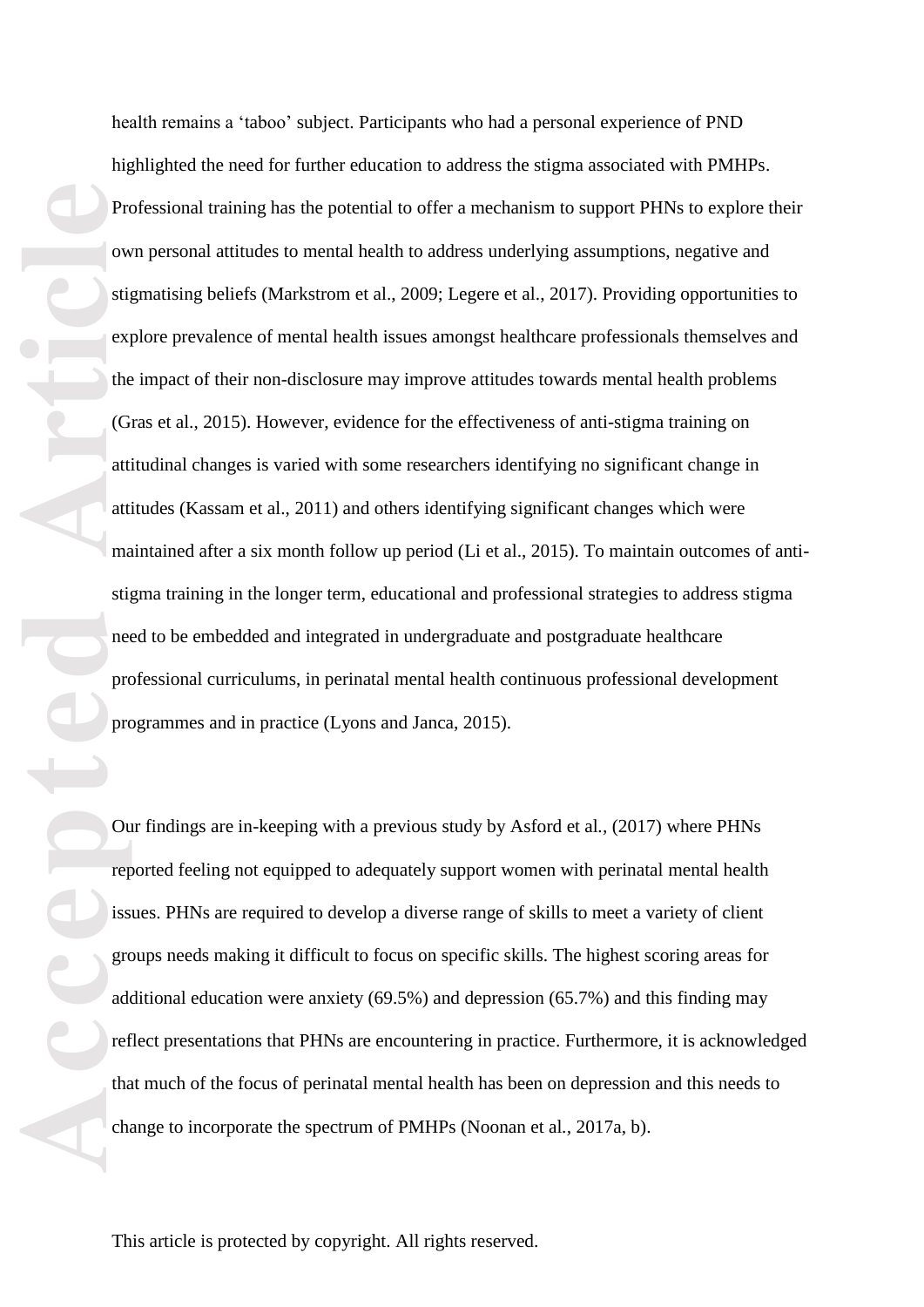**Accepted Article** Seventy percent of PHNs reported that they had insufficient access to information which may be explained by the finding that just over half of PHNs had access to policy/guidelines and there are currently no national guidelines relating to perinatal mental health available. Legere et al., (2017) contend that guidelines can offer a resource to enhance healthcare professional's confidence, attitudes and knowledge and support a consistent approach to education and perinatal mental health care provision. Our findings lend support for the development of additional continuous professional development opportunities to assist PHNs in their role. Limited access to continuous professional development opportunities can have a negative impact on levels of knowledge and awareness of perinatal mental health while on the other hand training for healthcare professional s has been noted as an effective strategy in the prevention of PMHPs (Legere et al., 2017). Effective training has potential to promote consistency in the implementation of evidence -based practices including screening, which in turn creates greater equity in access to perinatal mental health services for women and their families (Morrell et al., 2015, Henderson et al., 2018).

PHNs reported a preference for study days with only 1.9% identifying an online module as their first preference for perinatal mental health training delivery. This may indicate a preference for contact and may be reflective of the fact that generally PHNs work as lone healthcare professionals creating a sense of isolation and thus favour an education mechanism involving contact. However, e -learning offers advantages in terms of cost, ease of dissemination, flexibility and resources (Morrell et al. , 2015) and web -based courses have been found to be effective in supporting nurses to use more evidence -based approaches for postpartum emotional distress (Ingatottir and Thome , 200 6 ) . There is evidence that interactive teaching approaches provided through more than one session can positively improve the confidence levels of healthcare professionals to provide perinatal mental health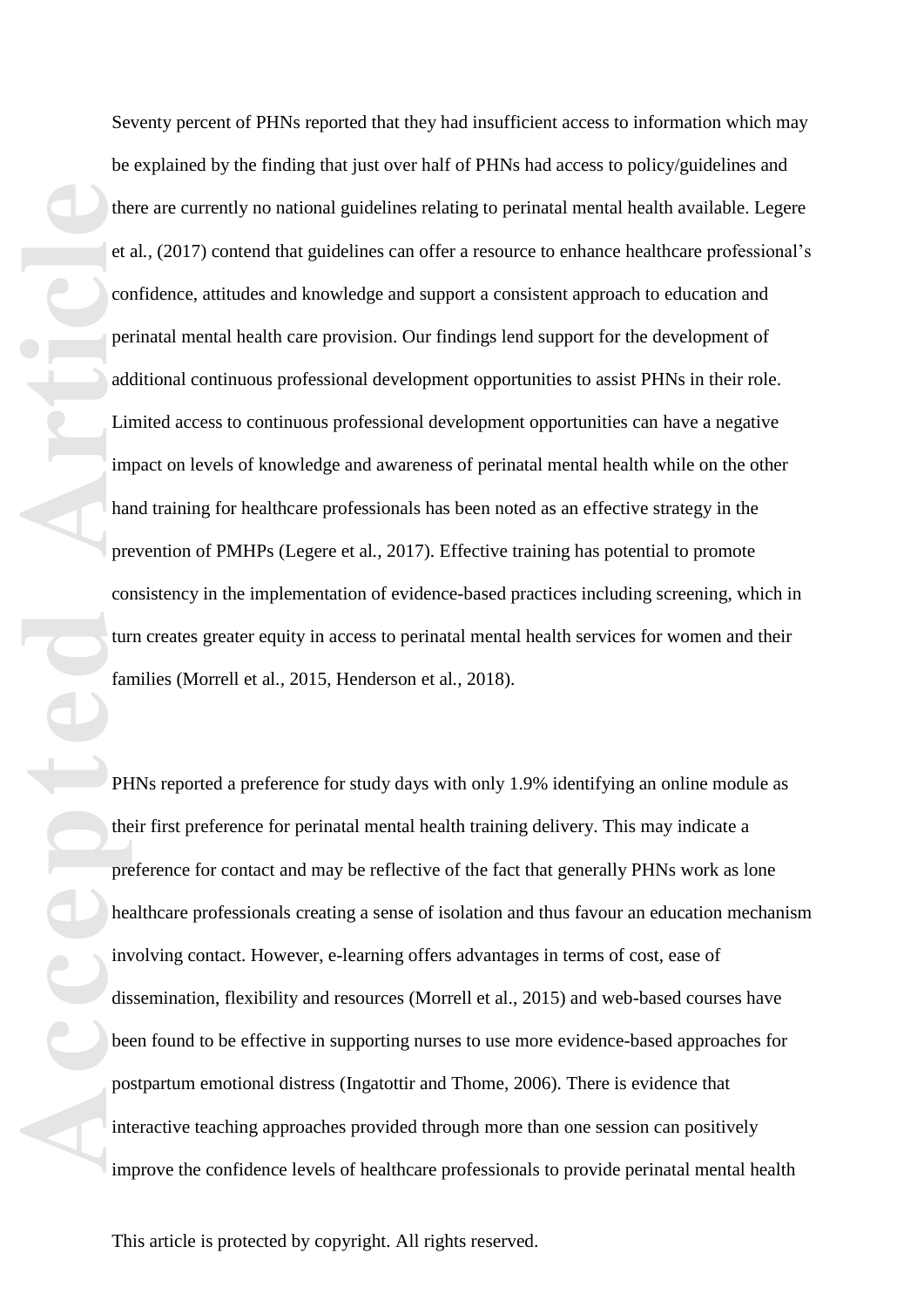produced by the produced by the produced by the state of the state of the state of the state by the by the by the by the by the by the by the by the by the by the by the by the by the by the by the by the by the by the by

care to women and their families (Higgins et al., 2016; Legere et al., 2017). Short sessions on perinatal mental health have also been linked to improve d knowledge and confidence in care provision (Jones et al., 2015). Legere et al., (2017) concluded that diverse professional perinatal mental health education strategies enhanced healthcare professional's confidence, knowledge, screening efficiency and resulted in overall favourable outcomes for women including reduced EPD S scores and enhanced communication regardless of education modality (Legere et al., 2017).

#### **Strengths and limitations**

The survey used internationally psychometrically validated scales to examine PHNs knowledge, confidence and attitudes in relation to perinatal mental health . Limitations of this study include a small sample and low response (46.2%) rate. Therefore, the study results should be interpreted with caution as even though the questionnaire was anonymous, the response rate may have been affected by the sensitivity of the topic. Social desirability responses may occur with sensitive questioning in the area of attitudes to mental health . However, a socially desirable response was minimised through the anonymity the survey offered. Information was not collected about non -responders and it is possible that PHNs with an interest in perinatal mental health responded to the survey and were attitudinally and/or behaviourally different to those who choose not to respond. The quantitative data were not supplemented with any qualitative data beyond responses to open questions which may have provided a more varied picture. The MICA -4 scale was not specific to the context of perinatal mental health. In addition, self-reporting perceived knowledge and confidence may be limited by a cognitive bias where participants may have reported themselves as being more knowledgeable than they are actually in reality.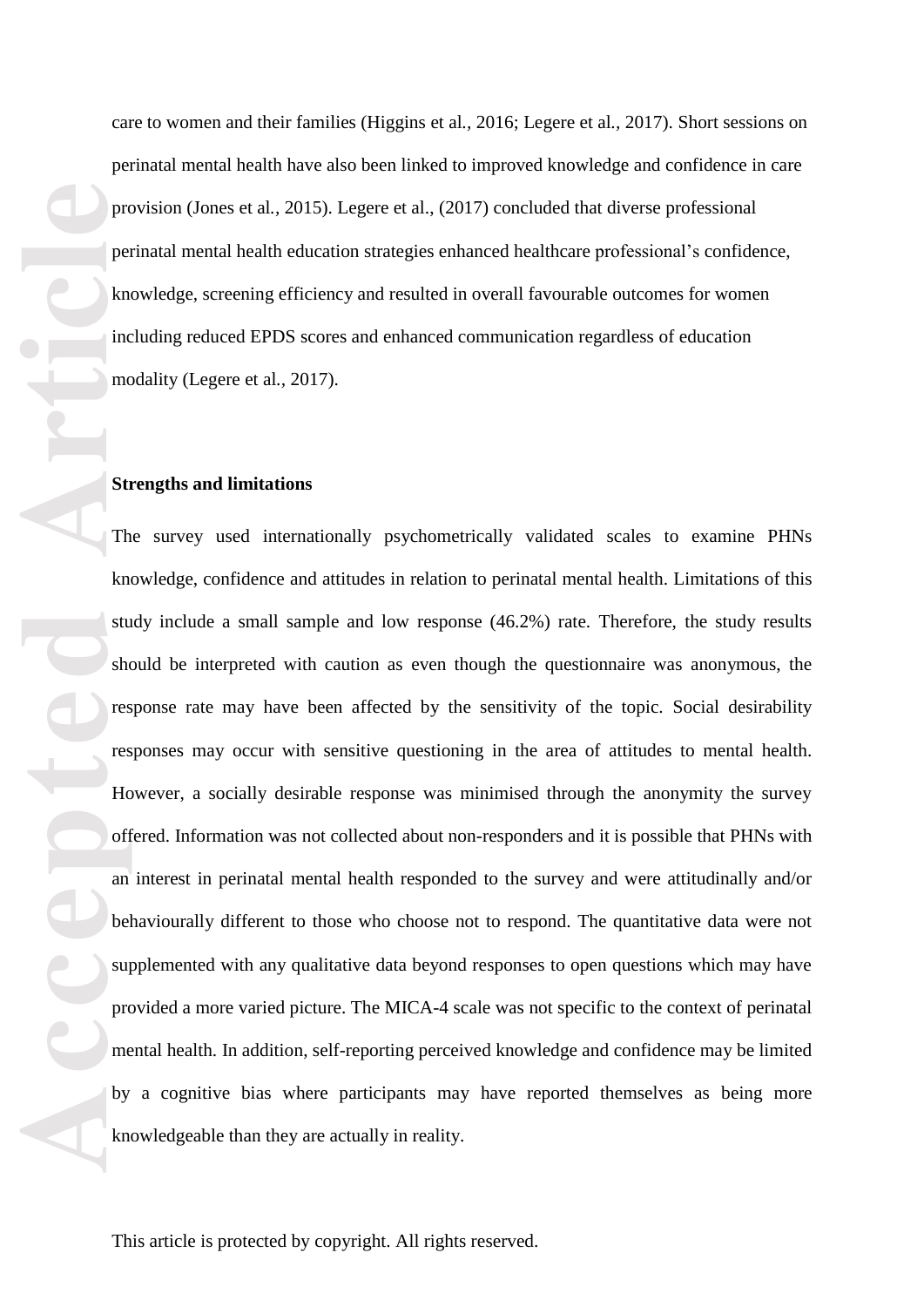The findings of this study suggest that PHNs require further preparation for a role in perinatal mental health through PHN training programmes and ongoing continuo us professional development opportunities that address attitudes to mental health and expressions of psychological distress across cultures. Secondly , systems of clinical supervision and support pathways which include opportunities for discussion and reflection on personal attitudes and professional issues that may arise in caring for women experiencing psychological distress may serve to enhance the role of PHNs in perinatal mental health. PHNs require access to a variety of community based culturally sensitive and perinatal mental health specific referral options to enhance their confidence in care provision. Further research comparing diverse educational professional development approaches using validated outcome assessment measures including perinatal mental health specific attitude scales are required to identify the most effective strategies for education that consistently meet s the needs of PHNs.

# **Conflict of Interest Statement**

#### **Author Contributions:**

|  | mental health through PHN training programmes and ongoing continuous professional                                           |                        |
|--|-----------------------------------------------------------------------------------------------------------------------------|------------------------|
|  | development opportunities that address attitudes to mental health and expressions of                                        |                        |
|  | psychological distress across cultures. Secondly, systems of clinical supervision and support                               |                        |
|  | pathways which include opportunities for discussion and reflection on personal attitudes and                                |                        |
|  | professional issues that may arise in caring for women experiencing psychological distress                                  |                        |
|  | may serve to enhance the role of PHNs in perinatal mental health. PHNs require access to a                                  |                        |
|  | variety of community based culturally sensitive and perinatal mental health specific referral                               |                        |
|  | options to enhance their confidence in care provision. Further research comparing diverse                                   |                        |
|  | educational professional development approaches using validated outcome assessment                                          |                        |
|  | measures including perinatal mental health specific attitude scales are required to identify the                            |                        |
|  | most effective strategies for education that consistently meets the needs of PHNs.                                          |                        |
|  |                                                                                                                             |                        |
|  | <b>Conflict of Interest Statement</b>                                                                                       |                        |
|  | No conflict of interest has been declared by the authors.                                                                   |                        |
|  |                                                                                                                             |                        |
|  | <b>Author Contributions:</b>                                                                                                |                        |
|  | Criteria                                                                                                                    | <b>Author Initials</b> |
|  | Made substantial contributions to conception and design, or<br>acquisition of data, or analysis and interpretation of data; | MN, RG, JJ, OD         |
|  | Involved in drafting the manuscript or revising it critically                                                               | MN, RG, JJ, OD         |
|  | for important intellectual content;<br>Given final approval of the version to be published. Each                            | MN, RG, JJ, OD         |
|  | author should have participated sufficiently in the work to                                                                 |                        |
|  | take public responsibility for appropriate portions of the                                                                  |                        |
|  | content;                                                                                                                    |                        |
|  | Agreed to be accountable for all aspects of the work in                                                                     | MN, RG, JJ, OD         |
|  | ensuring that questions related to the accuracy or integrity                                                                |                        |
|  | of any part of the work are appropriately investigated and<br>resolved.                                                     |                        |
|  |                                                                                                                             |                        |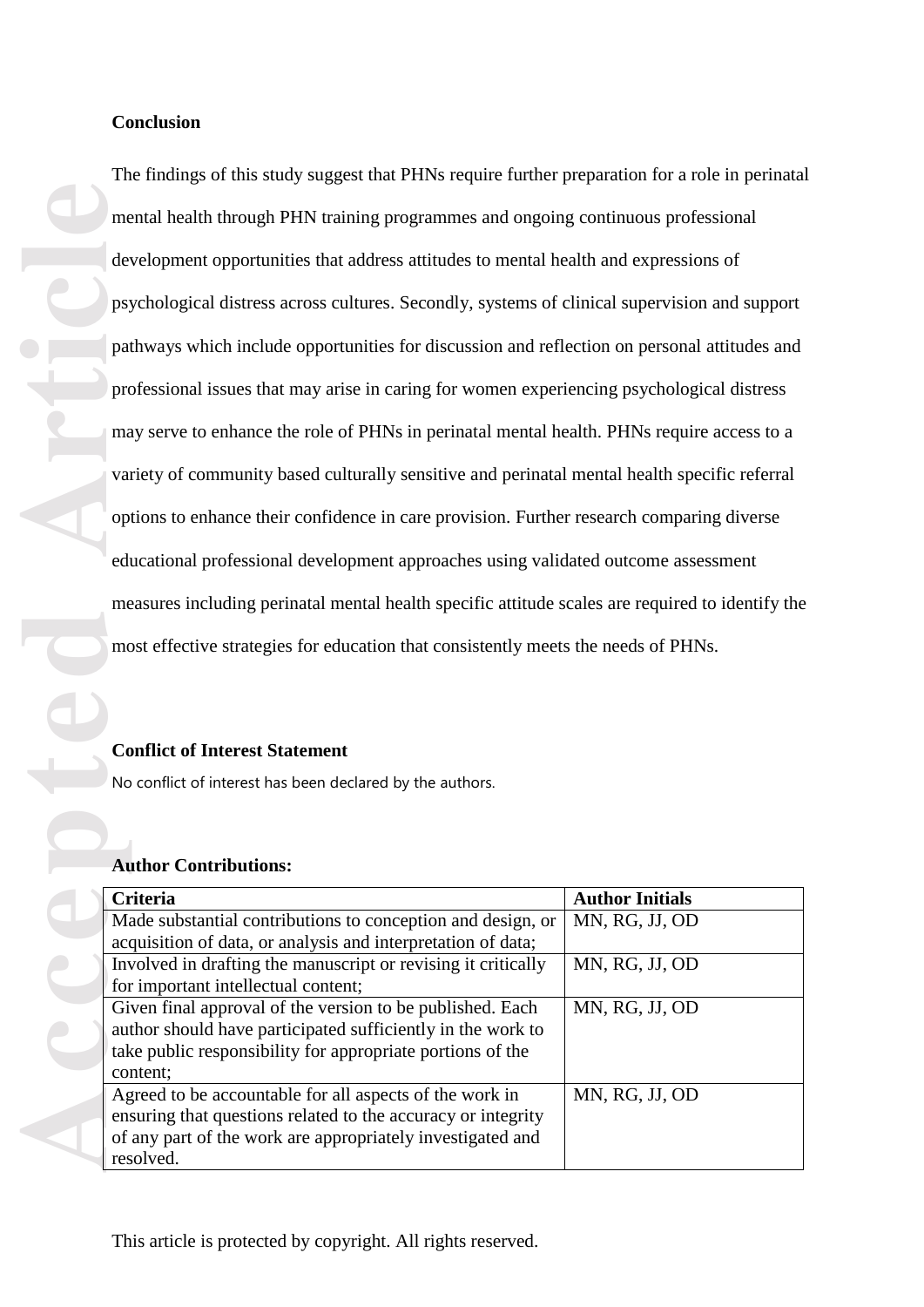#### **References**

Almond, P. & Lathlean, J. (2011). Inequity in provision of and access to health visiting postnatal depression services. *Journal of Advanced Nursing*, 67, 2350-2362. doi: 10.1111/j.1365 -2648.2011.05669. x

Ashford, M.T., Ayers, S. & Olander, E.K. (2017). Supporting women with postpartum anxiety: exploring views and experiences of specialist community public health nurses in the UK. Health and Social Care in the Community, 25(3), 1257-1264. <https://doi.org/10.1111/hsc.12428>

Bayrampour, H., Hapsari, A.P. and Pavlovic*,* J. (2018)*.* Barriers to addressing perinatal mental health issues in midwifery settings*. Midwifery*, 59, 47 -58.

Buist, A., O'Mahen, H. & Rooney, R. (2015). Acceptability, Attitudes and Overcoming Stigma. In *Identifying Perinatal Depression and Anxiety Evidence-Based Practice in Screening, Psychosocial Assessment and Management*. (Milgrom J & Gemmill AW Eds), Wiley Blackwell, London , 51 -62.

Braun, V. and Clarke, V. (2013) . *Successful Qualitative Research a practical guide for beginners*, London: Sage.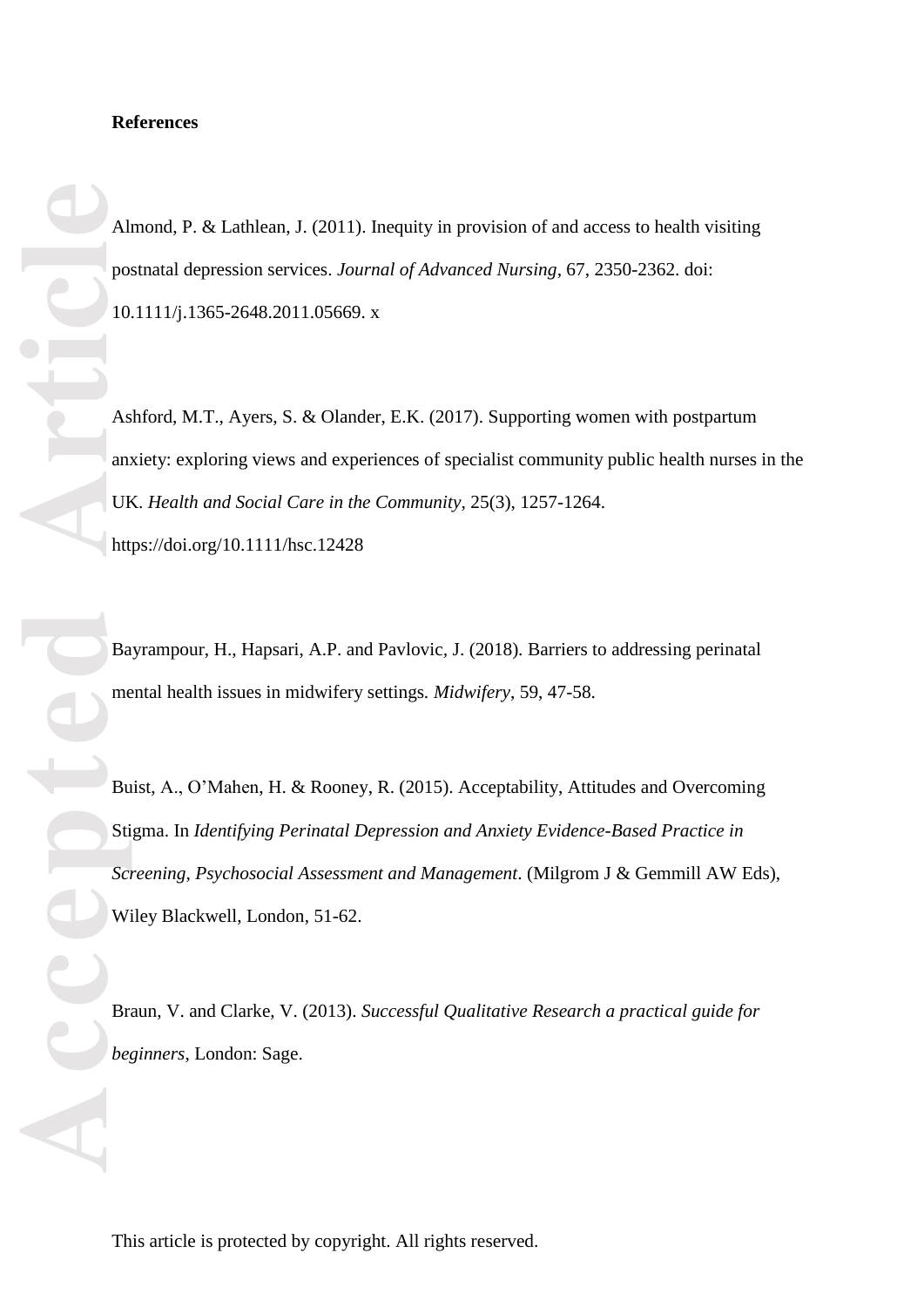Cowley, S., Whittaker, K., Malone, M., Donetto, S., Grigulis, A. & Maben, J. (2015). Why health visiting? Examining the potential public health benefits from health visiting practice within a universal service: A narrative review of the literature. *International Journal of Nursing Studies ,* 52, 465 - 480. doi.org/10.1016/j.ijnurstu.2014.07.013

Cronin, P., Coughlan, M. & Smith, V. (2015). *Understanding Nursing and Healthcare Research*, Sage, London.

Dolman, C., Jones, I. & Howard, L.M. (2013). Pre-conception to parenting: a systematic review and meta-synthesis of the qualitative literature on motherhood for women with severe mental illness. Arch of Womens Ment health, 16, 173-196. doi.10.1007/s00737-013-0336-0

Eksteen, H-C., Becker, P.J. & Lippi, G. (2017). Stigmatisation towards the mentally ill: Perceptions of psychiatrists, pre -clinical and post -clinical rotation medical students. *International Journal of Social Psychiatry*, 63(8), 782 -791.

Gabbidon, J., Clement, S., van Nieuwenhuizen, A., Kassam, A., Brohan, E., Norman, I. & Thornicroft, G. (2013 ) . Mental Illness: Clinicians' Attitudes (MICA) Scale – Psychometric properties of a version for healthcare students and professionals. *Psychiatry Research ,* 206, 81 -87.

Galloway, S. & Hogg, S. (2015). Getting It Right for Mothers and Babies. Closing the gaps *in community perinatal mental health services*, NSPCC Scotland, Scotland.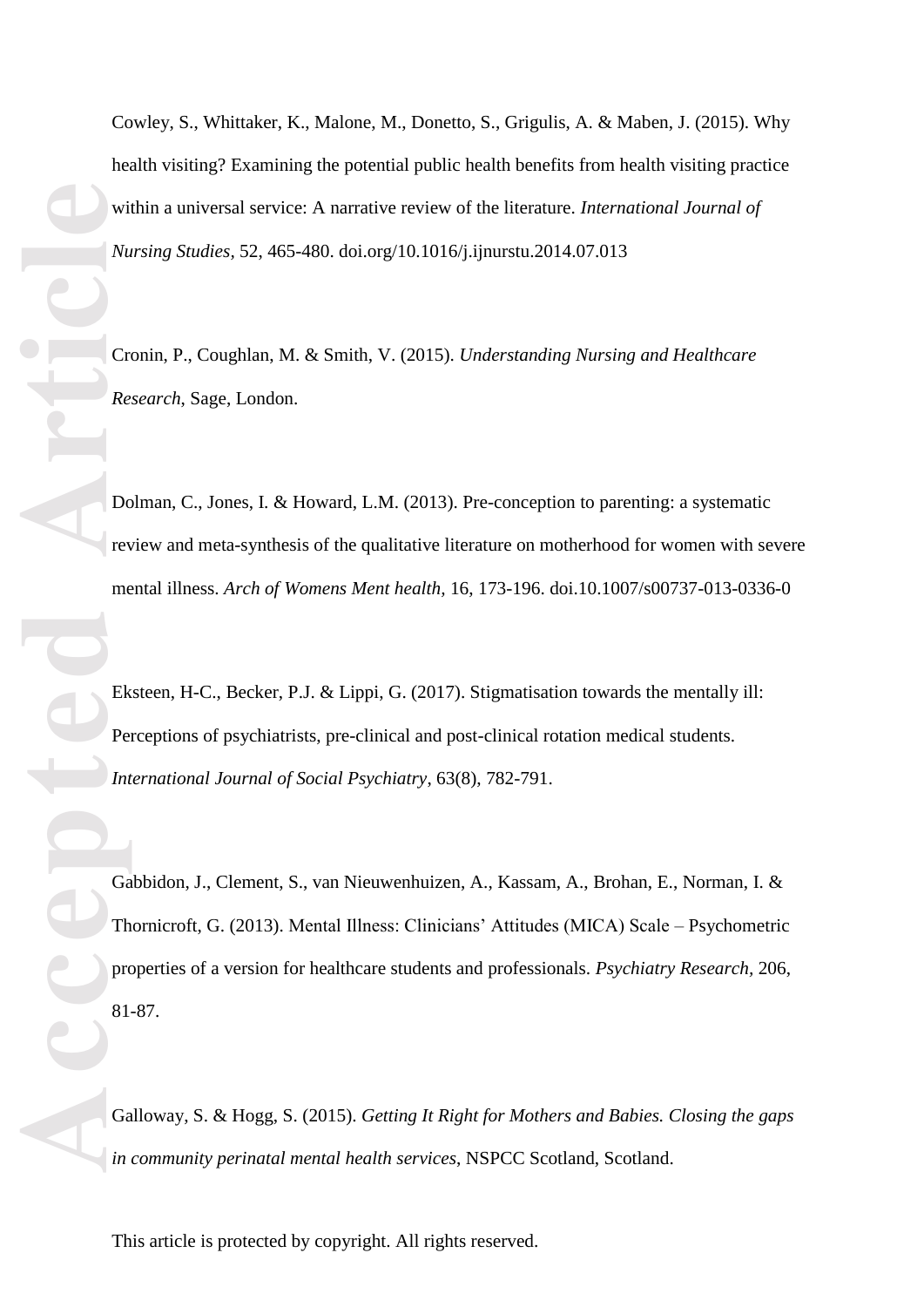Gras, L.M., Swart, M., Slooff, CJ., van Weeghel, J., Knegtering, H. & Castelein, S. (2015). Differential stigmatising attitudes of healthcare professionals towards psychiatry and patients with mental health problems: something to worry about? A pilot study. *Soc Psychiatry Psychiatr Epidemiol*, 50, 299-306. DOI 10.1007/s00127-014-0931-z

Hauck, Y.L., Kelly, G., Dragovic, M., Whittaker, P. & Badcock, J. (2015). Australian Midwives Knowledge, Attitudes and Perceived Learning Needs around Perinatal Mental Health. *Midwifery,* 31, 247-255.

Health Education England (2017, December 2018). Perinatal Mental Health Competency framework. Retrieved from https://perinatalcompetency.e-lfh.org.uk/

Health Service Executive (HSE) (2017). *Specialists Perinatal Mental Health Services Model of Care for Ireland*. National Mental Health Division, HSE, Dublin, Ireland. [http://www.hse.ie/eng/services/list/4/Mental](http://www.hse.ie/eng/services/list/4/Mental%1f%20Health%20Services/) Health Services/

Henderson, C., Noblett, J., Parke, H., Clement, S., Caff rey, A., Gale-Grant, O., Schulze, B., Druss, B. and Thornicroft, G. (2014). Mental health-related stigma in health care and mental health-care settings. *Lancet Psychiatry*, 1, 467-482.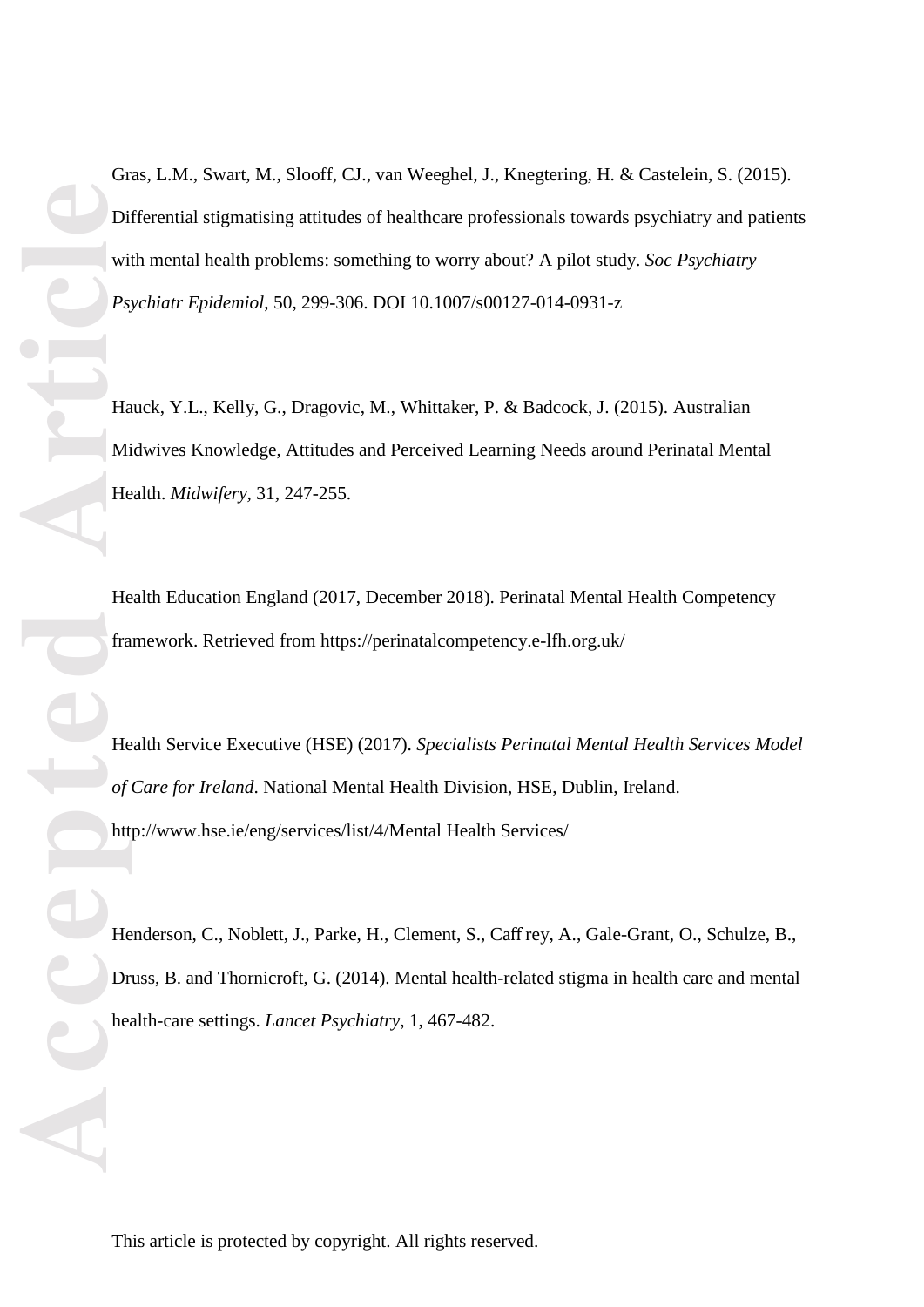Henderson, J., Jomeen, J. & Redshaw, M. (2018). Care and self-reported outcomes of care experienced by women with mental health problems in pregnancy: findings from a national survey. *Midwifery ,* 56, 171 -178.

Higgins, A., Carroll, M., Gill, A., Downes, C. & Monahan, M. (2017a). Perinatal Mental Health Care: Best Practice Principles for Midwives, Public Health Nurses and Practice Nurses. Health Service Executive, Dublin, Ireland.

Higgins, A., Downes, C., Carroll, M., Gill, A. & Monahan, M. (2017b). There is more to perinatal mental health care than depression: public health nurses' reported engagement and competence in perinatal mental health care. *Journal of Clinical Nursing*, 27(3-4), e476-e487.

Higgins, A., Carroll, M. & Sharek, D. (2016). Impact of perinatal mental health education on student midwives' knowledge, skills and attitudes: A pre/post evaluation of a module of study . *Nurse Education Today ,* 36; 364 -369 . doi: 10.1016/j.nedt.2015.09.007

Howard, L. M., Ryan, E. G., Trevillion, K. Anderson, F., Bick, D., Bye, A., Byford, S., O'Connor, S., Sands, P., Demilew, J., Milgrom, J. & Pickles, A. (2018). Accuracy of the Whooley questions and the Edinburgh Postnatal Depression Scale in identifying depression and other mental disorders in early pregnancy. *The British Journal of Psychiatry ,* 212, 50 -56.

Ingadottir , E. & Thome , M. (2006 ) Evaluation of a web -based course for community nurses on postpartum emotional distress. *Scand J Caring Sci*, 20(1), 86-92.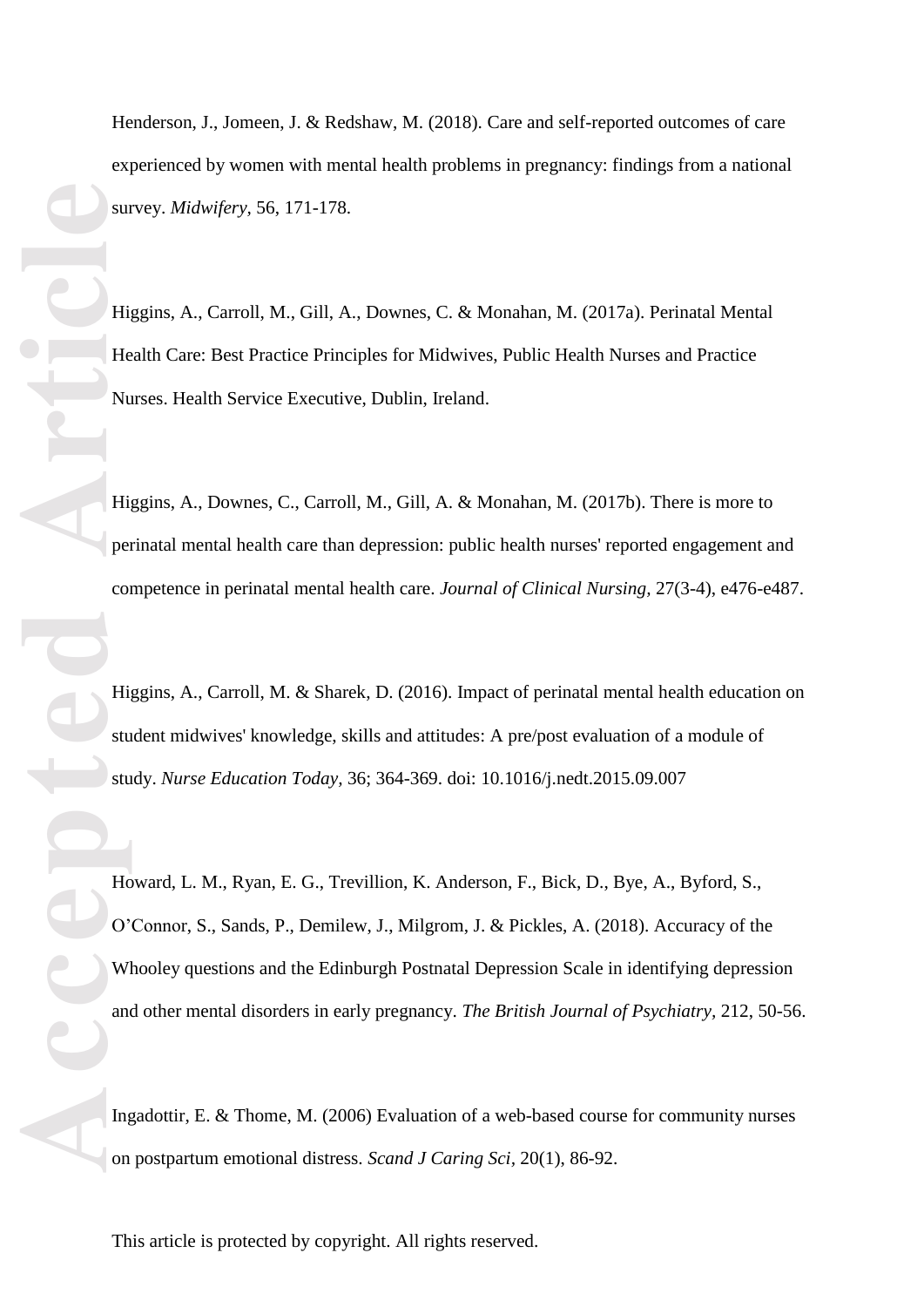Irish National Framework of Qualifications (NFQ)(2019, January 20). Retrived from https://prdnfq.azurewebsites.net/

**Accepted Article**<br> **Accepted Article**<br> **Accepted Article**<br> **Article**<br> **Article**<br> **Article**<br> **Article**<br> **Article**<br> **Article**<br> **Article**<br> **Article**<br> **Article**<br> **Article**<br> **Article**<br> **Article**<br> **Article**<br> **Article** Jairaj, C., Fitzsimons, C.M., McAuliffe, F.M., et al. (2018) . A population survey of prevalence rates of antenatal depression in the Irish obstetric services using the edinburgh postnatal depression scale (epds). *Archives of Women's Health* , https://doi org.proxy.lib.ul.ie/10.1007/s00737 -018 -0893 - 3

Jomeen, J., Glover, L., Jones, C., Garg, D. & Marshall, C. (2013). Assessing women's perinatal psychological health: exploring the experiences of health visitors. *Journal of Reproductive and infant Psychology ,* 31(5), 479 -489.

Jomeen, J., Jarrett, P. & Martin, C.R. (2018a). Professional issues in maternal mental health scale (PIMMHS): The development and initial validation of a brief and valid measure. *Eur J Midwifery* 2018; 2 (February):2. DOI 10.18332/ejm/83276

Jomeen, J., Martin, C.R. and Jarrett, P. (2018b) 'Psychometric evaluation of the Perinatal Illness Perceptions Scale (PIPS)', The Journal of Mental Health Training, Education and Practice, [https://doi.org/10.1108/JMHTEP](https://doi.org/10.1108/JMHTEP-09-2018-0054)-09-2018-0054.

Jones, C., Jomeen, J., Glover, L., Gardiner, E., Garg, D. & Marshall, C. (2015). Exploring changes in health visitors knowledge, confidence and decision -making for women with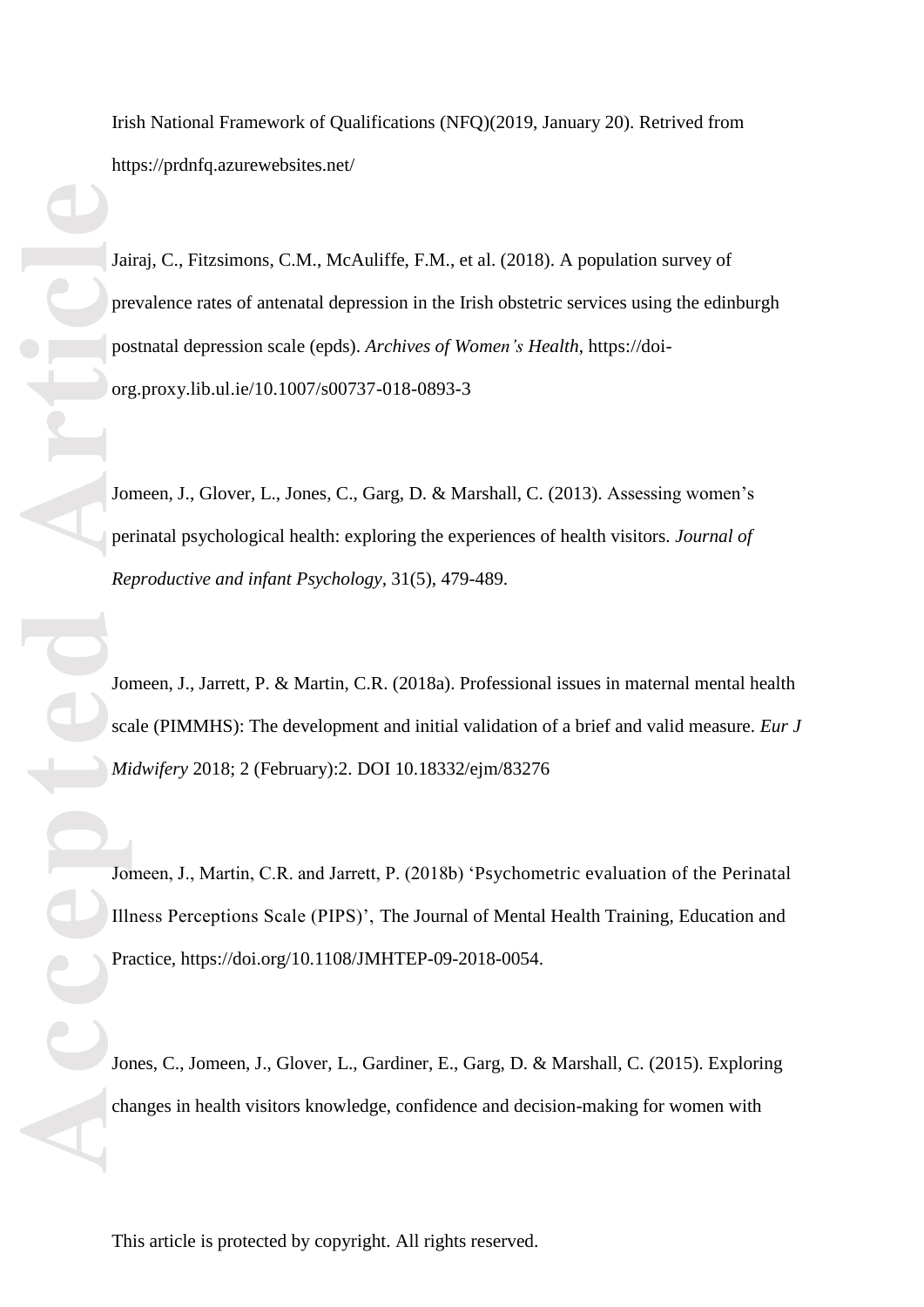perinatal mental health difficulties following a brief training package. *European Journal for*  Person Centred Healthcare, 3(3), 384-391.

Kassam, A., Glozier, N., Leese, M., Henderson, C. Loughran, J. and Thornicroft, G. (201 1). A controlled trial of mental illness related stigma training for medical students. *BMC Medical*  Education, 11, 51. [https://doi.org/10.1186/1472](https://doi.org/10.1186/1472-6920-11-51)-6920-11-51

Khalifeh, H., Brauer, R., Toulmin, H. & Howard, L.M. (2015). Perinatal mental health: What every neonatologist should know. *Early Human Development,* 91(2015), 649 -653. <http://dx.doi.org/10.1016/j.earlhumdev.2015.08.010>

Kingston, D., McDonald, S., Tough, S., Austin, M.P., Hegadoren, K., Lasiuk, G. (2014). Public views of acceptability of perinatal mental health screening and treatment preference: a population based survey. *BMC Pregnancy Childbirth*, 14(67). doi:10.1186/1471-2393-14-67

Leahy-Warren, P., McCarthy, G. & Corcoran, P. (2011). Postnatal Depression in First-Time Mothers: Prevalence and Relationships Between Functional and Structural Social Support at 6 and 12 Weeks Postpartum. *Archives of Psychiatric Nursing,* 25(3), 174 -184.

Legere, L.E., Wallace, K., Bowen, A., McQueen, K., Montgomery, P. & Evans, M. (2017). Approaches to health -care provider education and professional development in perinatal depression: a systematic review. *BMC Pregnancy and Childbirth ,* 17, 239. DOI 10.1186/s12884 -017 -1431 - 4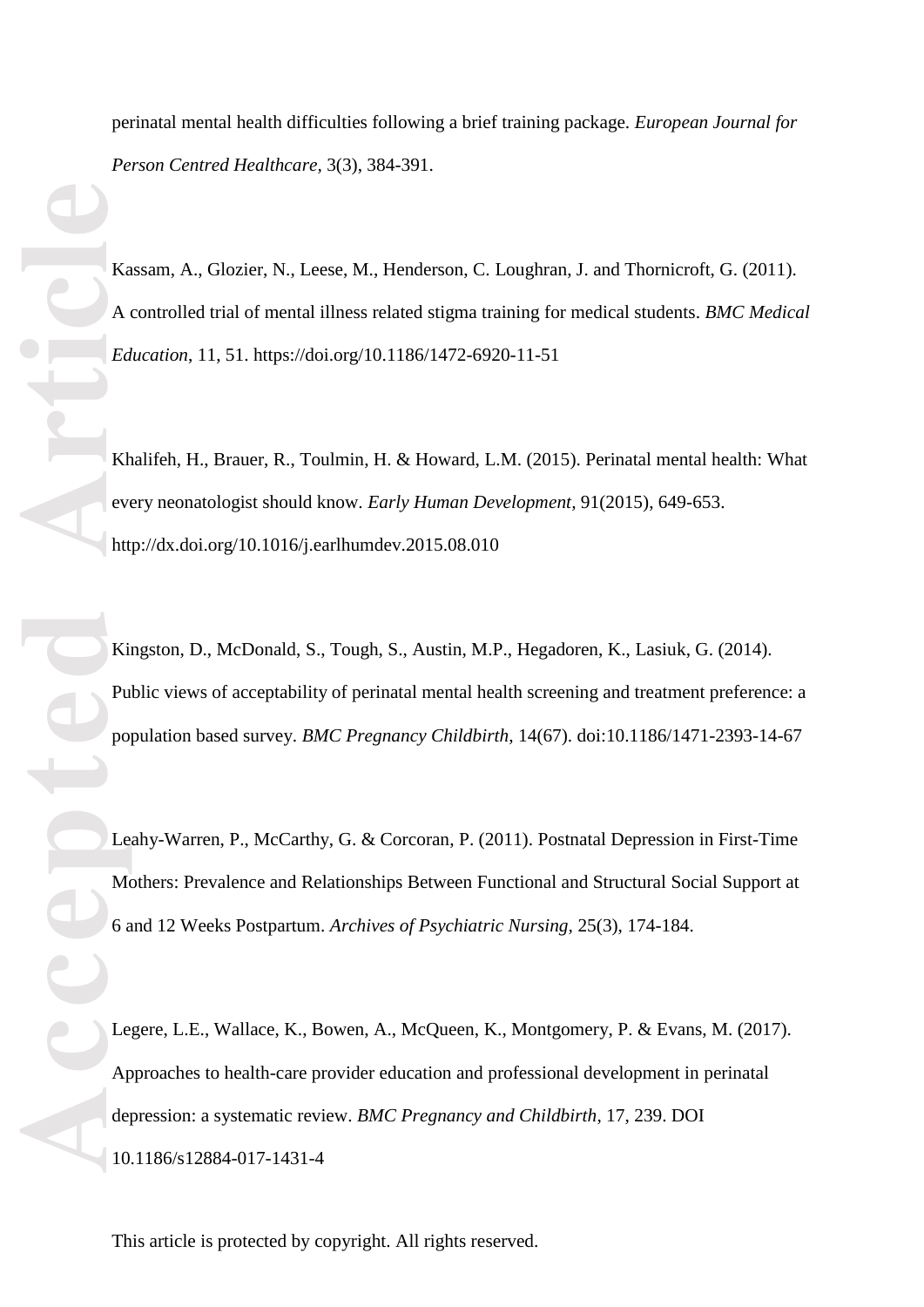Li, J., Li, J., Thornicroft, G., Yang, H., Chen, W. and Huang, Y. (2015). Training community mental health staffing Guangzhou, China: evaluation of the effect of a new training model. *BMC Psychiatry*, 15, 263.

Lyons, Z., & Janca, A. (2015). Impact of a psychiatry clerkship on stigma, attitudes towards psychiatry and psychiatry as a career choice. *BMC medical education*, *15*, 34. doi:10.1186/s12909-015-0307-4

Marikstrom, U., Gyllesten, A.L., Bejerholm, U. & Bjorkman, T., et al. (2009). Attitudes towards mental illness among health care students at Swedish universities – A follow -up study after completed clinical placement. *Nurse Education Today*, 29, 660-665.

Martin, C.R., Jomeen, J. & Jarrett, P. (2017). The development and initial validation of the Perinatal Mental Health Awareness (PMHA) scale in student midwives. *Journal of Midwifery and Reproductive Health ,* 5(4), 1021 -1031. DOI: 10.22038/JMRH.2017.9251.

Morrell, J.C., Cubison, J., Ricketts, T., Williams, A.S. & Hall, P. (2015). Training Health-Care Professionals for the Assessment and Management of Perinatal depression and Anxiety, In. *Identifying Perinatal Depression and Anxiety Evidence-Based Practice in Screening, Psychosocial Assessment and Management*, (Milgrom J. & Gemmill AW, eds), Wiley Blackwell, London, 210 -227.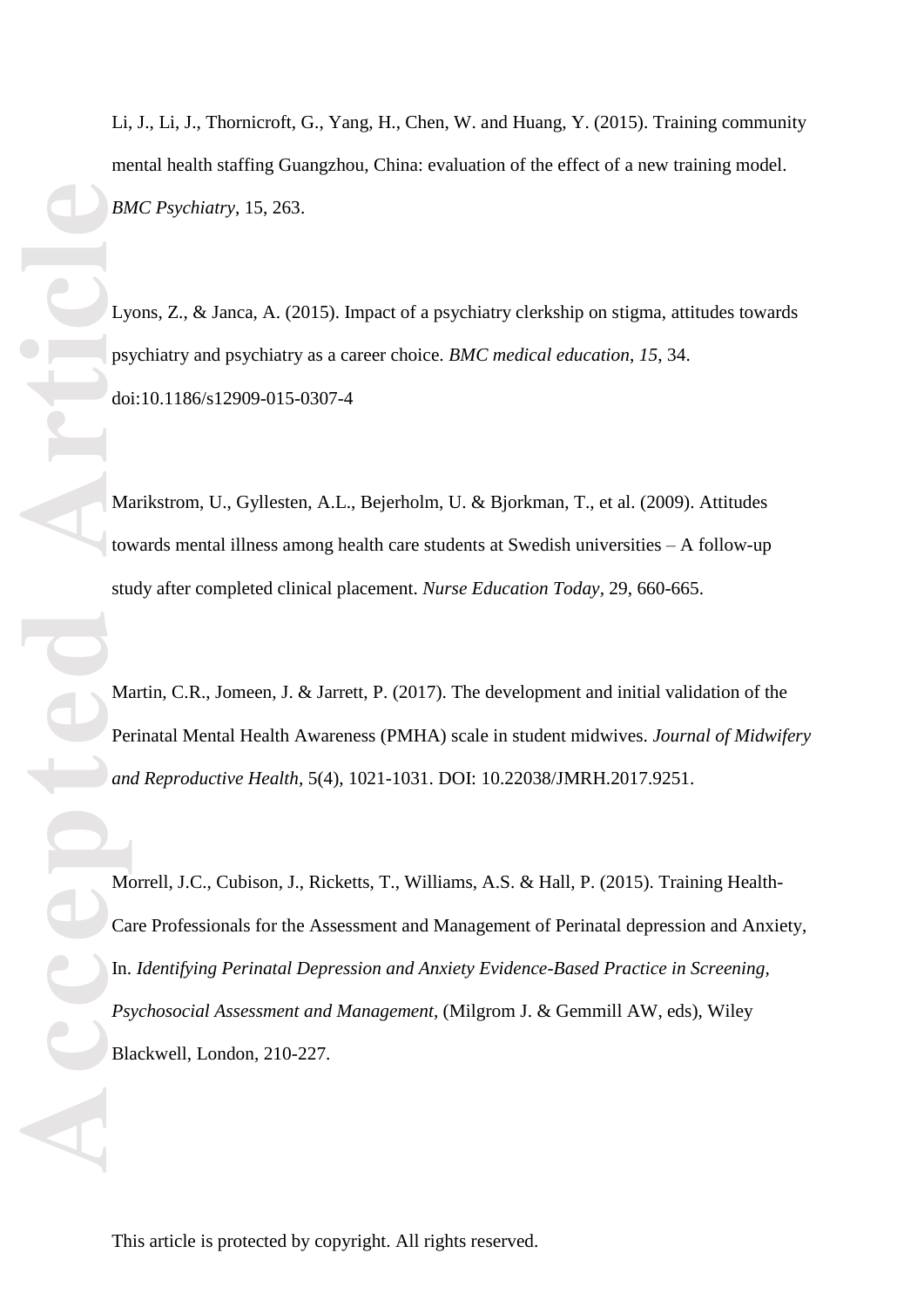Mulcahy , H. (200 4 ) . ' Vulnerable family' as understood by public health nurses. *Community Practitioner*, 77(7), 257 -260.

National Institute for Health and Clinical Excellence (NICE). (201 4 ) . *Antenatal and postnatal mental health: Clinical management and service guidance*. NICE clinical guideline 45. 2014 Dec; guidance.nice.org.uk/cg192.

Noonan, M., Doody, O., Jomeen, J. & Galvin, R. (2017a). Midwives' perceptions and experiences of caring for women who experience perinatal mental health problems: An integrative review. *Midwifery ,* 45, 56 -71. DOI:<https://doi.org/10.1016/j.midw.2016.12.010>

Noonan, M., Galvin, R., Doody, O. & Jomeen, J. (2017b). A qualitative meta-synthesis: public health nurses role in the identification and management of perinatal mental health problems. *Journal of Advanced Nursing ,* 73(3), 545 -557. DOI: 10.1111/jan.13155

Noonan, M., Jomeen J., Galvin, R. & Doody, O. (2018). Survey of midwives' perinatal mental health knowledge, confidence, attitudes and learning needs . *Women and Birth* , 31(6), e358 -e366DOI: https://doi.org/10.1016/j.wombi.2018.02.002

Prady, S.L., Pickett, K.E., Petherick, E.S., Gilbody, S., Croudace, T., Mason, D., Sheldon, T .A. & Wright, J. (2016 ) . Evaluation of ethnic disparities in detection of depression and anxiety in primary care during the maternal period: combined analysis of routine and cohort data. *Br J Psychiatry ,* 208 (5), 453 -461. https://doi.org/10.1192/bjp.bp.114.158832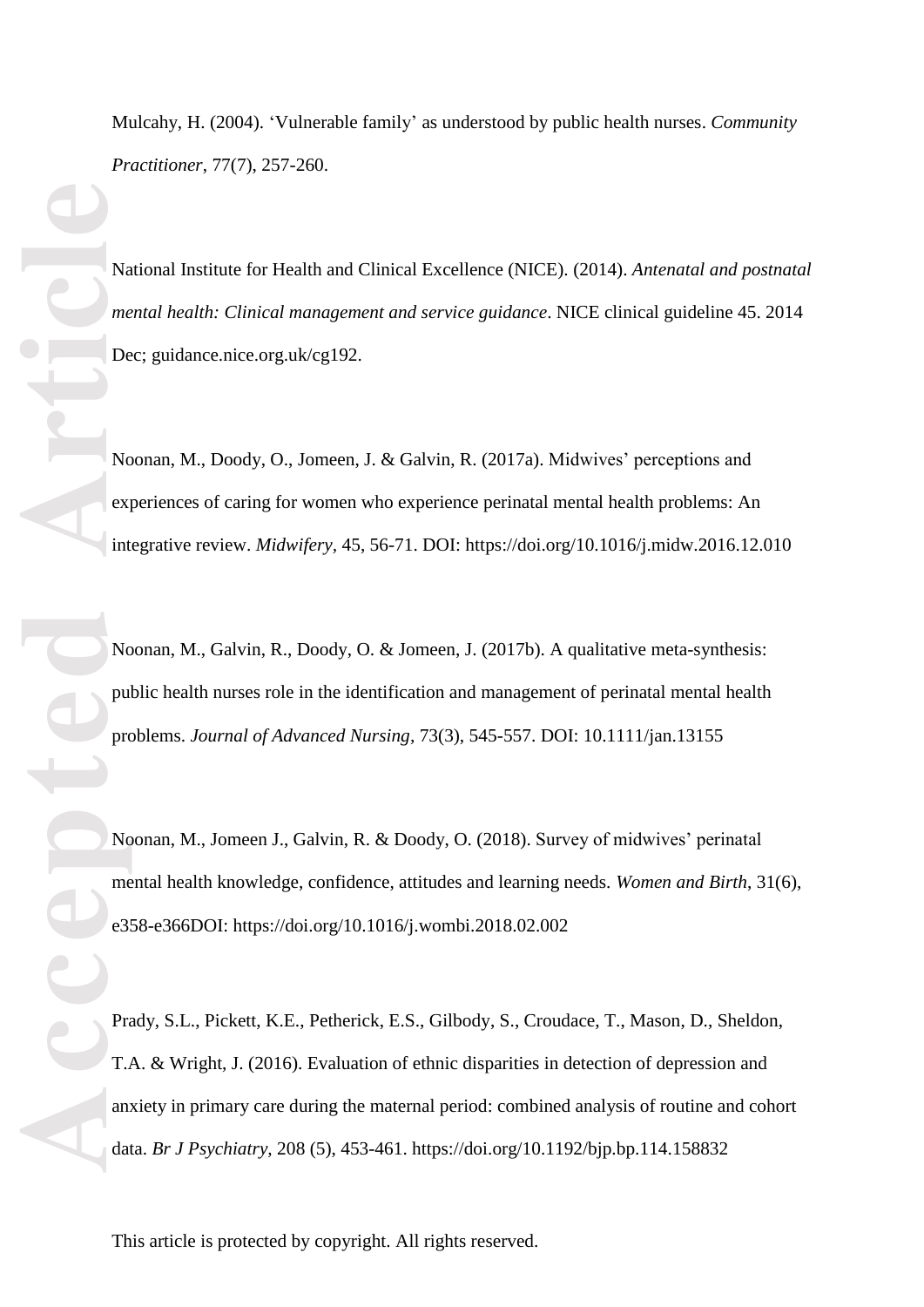Rahman, A., Surkan, P.J., Cayetano, C.E., Rwagatare, P.& Dickson, K.E. (2013). Grand Challenges: Integrating Maternal Mental Health into Maternal and Child Health Programmes. *PLOS Medicine ,* 10 (5) , e1001442.

Redshaw, M. & Henderson, J. (2016). Who is actually asked about their mental health in pregnancy and the postnatal period? Findings from a national survey. *BMC Psychiatry ,* 16, 322. DOI 10.1186/s12888 -016 -1029 -9.

Regulation and Quality Improvement Authority (RQIA) (2017) . *Review of Perinatal Mental Health Services in Northern Ireland*, Retrieved from [www.rqia.org.uk](http://www.rqia.org.uk/)

Reilly, N., Harris, S., Loxton, D., Chojenta, C., Forder, P. & Austin, M. P. (2014). The impact of routine assessment of past or current mental health on help -seeking in the perinatal period. *Women and Birth ,* 27 (2014), e30 -e27.

See Change (2017) . Green Ribbon Impact Report 2017. See Change The National Mental Health Stigma Reduction Partnership Ireland. Retrieved from https://www.hse.ie/eng/services/list/4/mental-health-services/connecting-forlife/publications/green-ribbon-impact-report-2017.pdf

Van Nieuwenhuizen, A., Henderson, C., Kassam, A., Graham, T., Murray, J., Howard, L.M. & Thornicroft, G. (2013). Emergency department staff views and experiences on diagnostic overshadowing related to people with mental illness. *Epidemiology and Psychiatric Sciences,* 22, 255 -262. Doi: 10.1017/S2045796012000571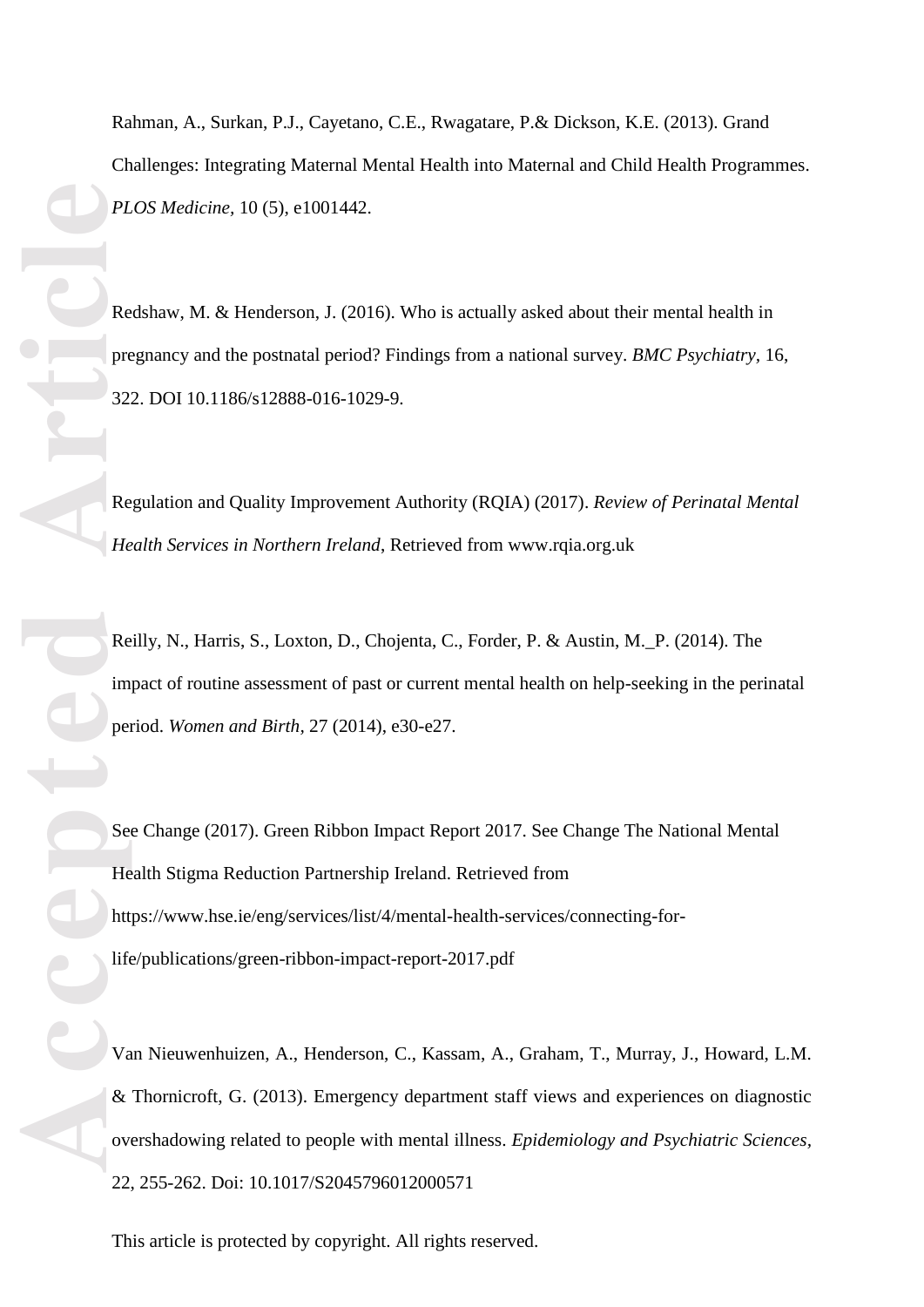Vendsborg, P., Bratbo, J., Dannevang, A., Hagedorn -Moller, J., Kistrup, K., Lindhardt, A. & Nordentoft, M. (2013). Staff attitudes towards patients with schizophrenia. *Danish Medical Journal,* 60 (10), A4710.

von Elm, E., Altman, D.G., Egger, M., Pocock, S.J., Gøtzsche, P.C. & Vandenbroucke, J.P. (2007 ) . STROBE Initiative. The Strengthening the Reporting of Observational Studies in Epidemiolog y (STROBE) statement: guidelines for reporting observational studies. *Lancet* , 370(9596):1453 -7. PMID: 18064739

Watt, K., Abbott, P. & Reath, J. (2016). Developing cultural competence in general practitioners: an integrative review of the literature. *BMC Family Practice*, 17, 158.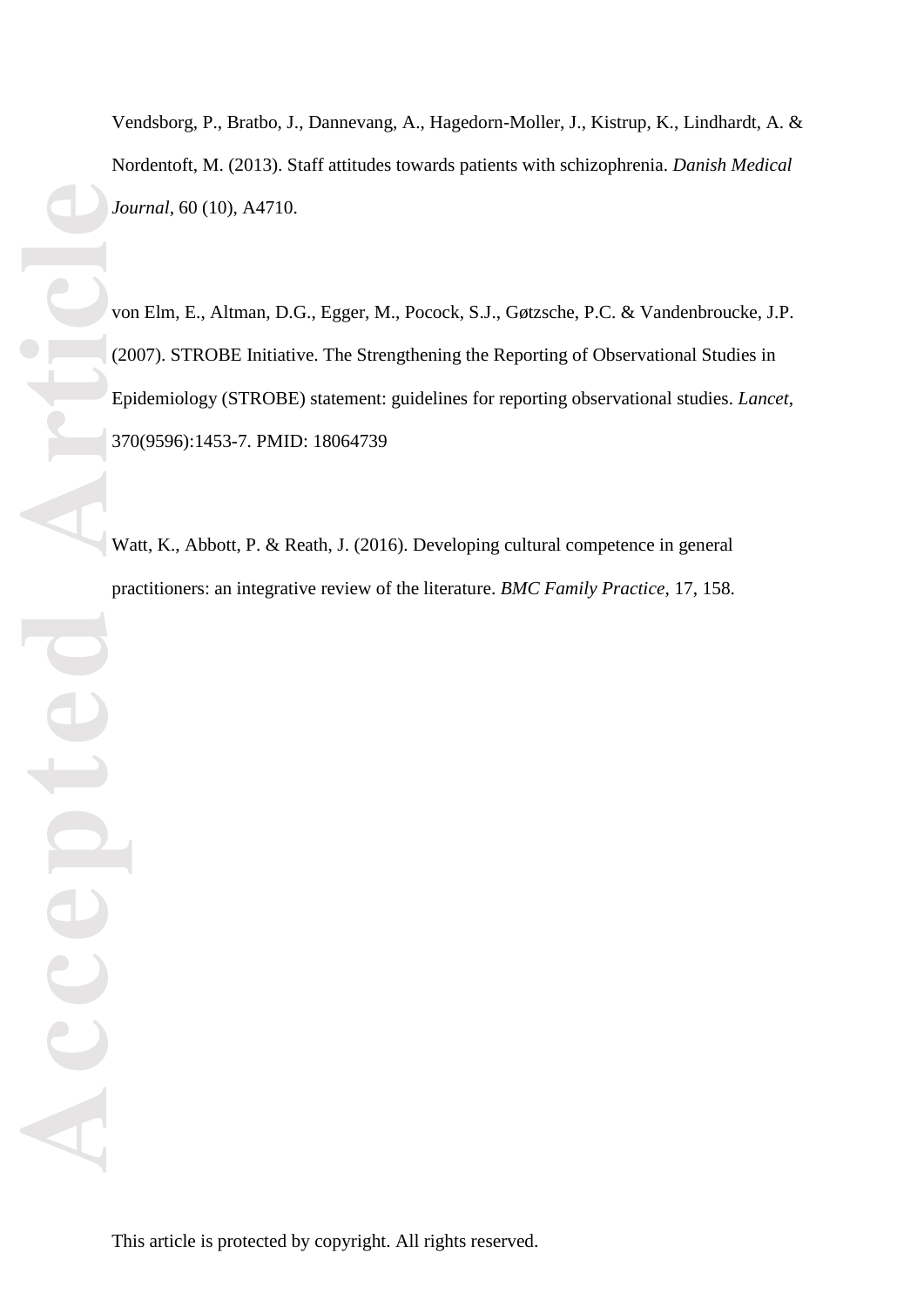#### **Table 1. Demographic variables (n=105 unless stated)**

| Age                        |
|----------------------------|
| $30-39$ (n=20) 19.1%       |
| 40-49 (n=59) 56.2%         |
| $50-55$ $>$ $(n=26)$ 24.8% |

**Personal experience of mental health issues (through friend, family or self) (n=104)** Yes (n=69) 66.3% No (n=35) 33.7%

 $<$ 1 (n=5) 4.8%  $1-2$  (n=7) 6.7%  $2-5$  (n=10)  $9.5%$ 5 -10 (n=19) 18.1% >10 (n=64) 61%

Full -time (n=81) 77.1% Reduced hours (n=24) 22.9%

#### **Age Years worked as a PHN Education (n=156)**

Certificate (n=3) 2.9% Diploma (n=16) 15.2% Degree (n=9) 8.6% Postgraduate diploma (n=64) 61% Masters (n=13) 12.4%

#### **Work pattern Contact with women with PMHPs**

Very often/frequently (n=30) 28.6% Sometimes (n=65) 61.9% Rarely/never (n=10) 9.5 %

# **RGN/PHN (n=105)**

Registered Midwife (n=78) 74.3% Registered Psychiatric Nurse  $(n=6)$  5.7% Registered Children's Nurse (n=8) 7.6% Registered Nurse Intellectual Disabilities (n=2) 1.9% Registered Nurse Prescriber  $(n=1)$  1%

Certificate – level 6

Diploma and degree – level 8

Postgraduate diploma and Masters – level 9

(National Framework for Qualifications 2014 supplementary file)

#### **Table 2. Perinatal Mental Health Awareness scale (K = knowledgeable, C = confident) (n=105)**

|                                                               | Very (K/C)     | K/C            | Not very $(K/C)$ | Not $(K/C)$  |
|---------------------------------------------------------------|----------------|----------------|------------------|--------------|
| How knowledgeable are you about the following conditions      |                |                |                  |              |
| Stress, anxiety and depression                                | $n=9, 8.6\%$   | $n=72,68.6%$   | $n=23, 21.9\%$   | $n=1, 1%$    |
| Learning disabilities                                         | $n=5, 4.8\%$   | $n=48, 45.7\%$ | $n=45, 42.9%$    | $n=7, 6.7\%$ |
| Medical, obstetric complications                              | $n=19, 18.1%$  | $n=72,68.6%$   | $n=14$ , 13.3%   | $n=0,0%$     |
| How confident are you in identifying the following conditions |                |                |                  |              |
| Stress, anxiety and depression                                | $n=15$ , 14.3% | $n=73,69.5%$   | $n=17, 16.2%$    | $n=0,0%$     |
| Learning disabilities                                         | $n=10, 9.5\%$  | $n=55, 52.4%$  | $n=38, 36.2%$    | $n=2, 1.9\%$ |
| Medical, obstetric complications                              | $n=19, 18.1\%$ | $n=55, 52.4\%$ | $n=30, 28.6\%$   | $n=1.1\%$    |
| How confident are you in managing the following conditions    |                |                |                  |              |
| Stress, anxiety and depression                                | $n=4, 3.8\%$   | $n=49, 46.7\%$ | $n=49, 46.7\%$   | $n=3$ , 2.9% |
| Learning disabilities                                         | $n=2, 1.9\%$   | $n=32, 30.5%$  | $n=63,60%$       | $n=8, 7.6%$  |
| Medical, obstetric complications                              | $n=7, 6.7\%$   | $n=54.51.4%$   | $n=42.40%$       | $n=2.1.9\%$  |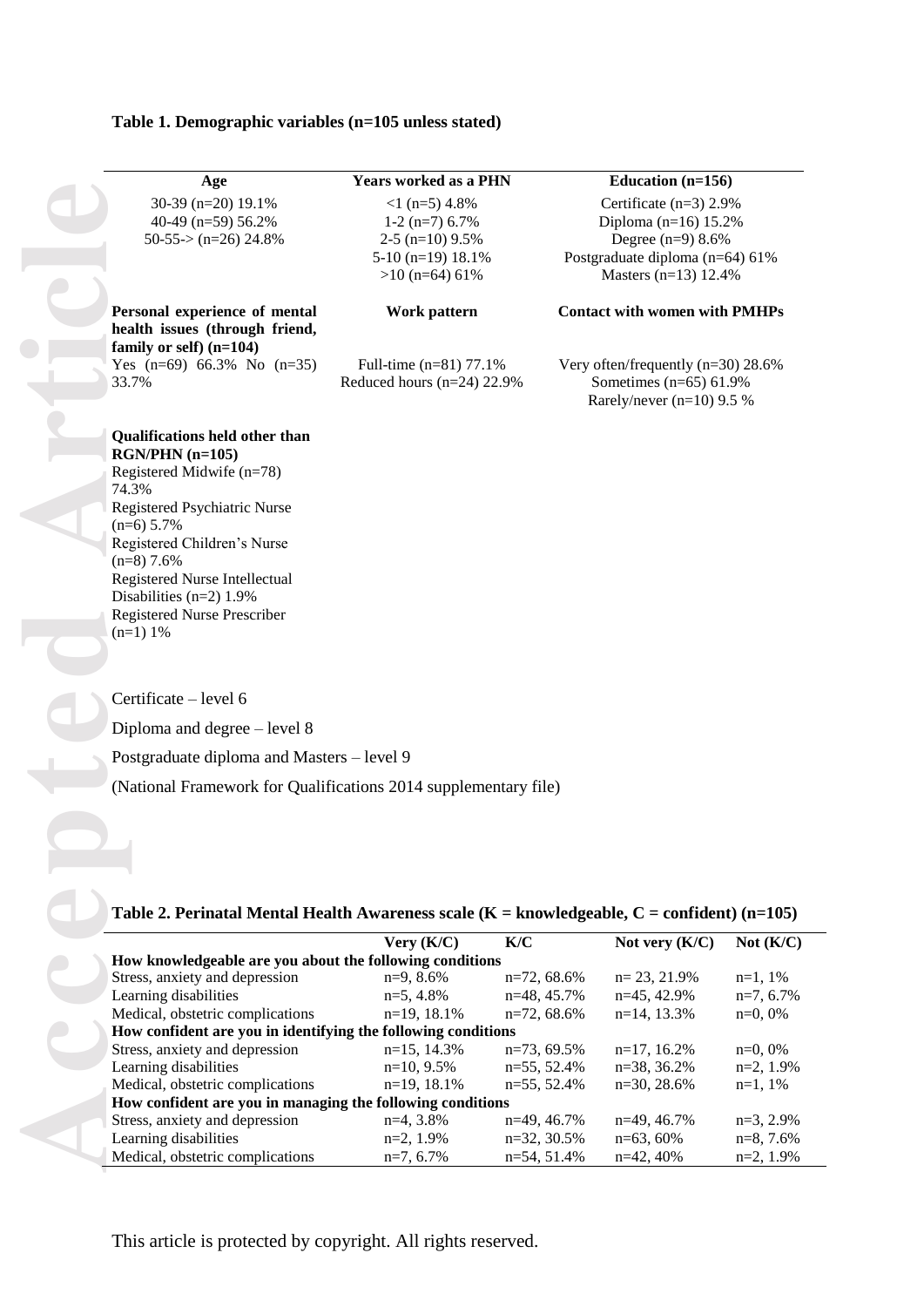# **Table 3: Professional Issues in Maternal Mental Health Scale (PIMMHS )**

|                                            | <b>Strongly</b><br>Agree | Agree                    | <b>Neither Agree</b><br>or Disagree | <b>Disagree</b> | <b>Strongly</b><br><b>Disagree</b> |
|--------------------------------------------|--------------------------|--------------------------|-------------------------------------|-----------------|------------------------------------|
| I know exactly who to contact if a woman   | 22                       | 64                       | $\mathbf Q$                         | 8               |                                    |
| is experiencing mental health problems     | $(21.2\%)$               | $(61.5\%)$               | $(8.7\%)$                           | $(7.7\%)$       | $(1\%)$                            |
| Sometimes I feel reluctant to discuss      | $\Omega$                 | $\overline{\phantom{0}}$ | $\overline{\mathcal{A}}$            | 76              | 19                                 |
| emotional problems that a woman might be   | $(0.0\%)$                | $(4.8\%)$                | $(3.8\%)$                           | $(73.1\%)$      | (18.3%)                            |
| having as I feel uncomfortable discussing  |                          |                          |                                     |                 |                                    |
| these with her                             |                          |                          |                                     |                 |                                    |
| Training pays sufficient attention to the  | $\overline{4}$           | 16                       | 19                                  | 52              | 13                                 |
| culture dimensions of pregnancy, birth and | $(3.8\%)$                | $(15.4\%)$               | $(18.3\%)$                          | $(50\%)$        | $(12.5\%)$                         |
| postnatal care                             |                          |                          |                                     |                 |                                    |
| It is easy for me to obtain help for women | 5                        | 29                       | 16                                  | 38              | 16                                 |
| with mental health problems                | $(4.8\%)$                | $(27.9\%)$               | $(15.4\%)$                          | $(36.5\%)$      | $(15.4\%)$                         |
| Sometimes I feel reluctant to discuss      | 1                        | 16                       | 10                                  | 60              | 17                                 |
| emotional problems that a woman might be   | $(1\%)$                  | $(15.4\%)$               | $(9.6\%)$                           | $(57.7\%)$      | $(16.3\%)$                         |
| having as I know I am not going to have    |                          |                          |                                     |                 |                                    |
| enough time to deal with them              |                          |                          |                                     |                 |                                    |
| Sometimes I feel reluctant to discuss      | 1                        | 8                        | 8                                   | 68              | 19                                 |
| emotional problems that a woman might be   | $(1\%)$                  | $(7.7\%)$                | $(7.7\%)$                           | $(65.4\%)$      | $(18.3\%)$                         |
| having because I would not know what to    |                          |                          |                                     |                 |                                    |
| do or who to ask for advice                |                          |                          |                                     |                 |                                    |
| PHNs are equipped through training to      | 1                        | 10                       | 14                                  | 47              | 32                                 |
| manage the mental health needs of a        | (1%)                     | $(9.6\%)$                | $(13.5\%)$                          | $(45.2\%)$      | $(30.8\%)$                         |
| woman who has different cultural needs     |                          |                          |                                     |                 |                                    |

# Table 4. MICA-4 (St  $A =$  strongly agree,  $A =$  agree, So  $A =$  somewhat agree, So  $D =$  somewhat **disagree, D = disagree, St D = strongly disagree)**

|                                                                                           |                                       | Agree          |                             |                | or Disagree              |                  | <b>Disagree</b>                                                                      |
|-------------------------------------------------------------------------------------------|---------------------------------------|----------------|-----------------------------|----------------|--------------------------|------------------|--------------------------------------------------------------------------------------|
| I know exactly who to contact if a woman                                                  |                                       | 22             | 64                          | Q              |                          | 8                |                                                                                      |
| is experiencing mental health problems                                                    |                                       | $(21.2\%)$     | $(61.5\%)$                  | (8.7%)         |                          | (7.7%)           | $(1\%)$                                                                              |
| Sometimes I feel reluctant to discuss                                                     |                                       | $\Omega$       | 5                           | 4              |                          | 76               | 19                                                                                   |
| emotional problems that a woman might be                                                  |                                       | $(0.0\%)$      | $(4.8\%)$                   | $(3.8\%)$      |                          | $(73.1\%)$       | (18.3%)                                                                              |
| having as I feel uncomfortable discussing                                                 |                                       |                |                             |                |                          |                  |                                                                                      |
| these with her                                                                            |                                       |                |                             |                |                          |                  |                                                                                      |
| Training pays sufficient attention to the                                                 |                                       | $\overline{4}$ | 16                          | 19             |                          | 52               | 13                                                                                   |
| culture dimensions of pregnancy, birth and                                                |                                       | $(3.8\%)$      | $(15.4\%)$                  | (18.3%)        |                          | (50%)            | (12.5%)                                                                              |
| postnatal care                                                                            |                                       |                |                             |                |                          |                  |                                                                                      |
| It is easy for me to obtain help for women                                                |                                       | 5              | 29                          | 16             |                          | 38               | 16                                                                                   |
| with mental health problems                                                               |                                       | $(4.8\%)$      | $(27.9\%)$                  | $(15.4\%)$     |                          | $(36.5\%)$       | $(15.4\%)$                                                                           |
| Sometimes I feel reluctant to discuss                                                     |                                       | 1              | 16                          | 10             |                          | 60               | 17                                                                                   |
| emotional problems that a woman might be                                                  |                                       | (1%)           | $(15.4\%)$                  | $(9.6\%)$      |                          | (57.7%)          | $(16.3\%)$                                                                           |
| having as I know I am not going to have                                                   |                                       |                |                             |                |                          |                  |                                                                                      |
| enough time to deal with them                                                             |                                       |                |                             |                |                          |                  |                                                                                      |
| Sometimes I feel reluctant to discuss                                                     |                                       | $\mathbf{1}$   | 8                           | 8              |                          | 68               | 19                                                                                   |
| emotional problems that a woman might be                                                  |                                       | $(1\%)$        | $(7.7\%)$                   | (7.7%)         |                          | $(65.4\%)$       | (18.3%)                                                                              |
| having because I would not know what to                                                   |                                       |                |                             |                |                          |                  |                                                                                      |
| do or who to ask for advice                                                               |                                       |                |                             |                |                          |                  |                                                                                      |
| PHNs are equipped through training to                                                     |                                       | 1              | 10                          | 14             |                          | 47               | 32                                                                                   |
| manage the mental health needs of a                                                       |                                       | (1%)           | $(9.6\%)$                   | $(13.5\%)$     |                          | $(45.2\%)$       | $(30.8\%)$                                                                           |
| woman who has different cultural needs                                                    |                                       |                |                             |                |                          |                  |                                                                                      |
| Table 4. MICA-4 (St A = strongly agree, A = agree, So A = somewhat agree, So D = somewhat |                                       |                |                             |                |                          |                  |                                                                                      |
| disagree, $D =$ disagree, St $D =$ strongly disagree)                                     |                                       |                |                             |                |                          |                  |                                                                                      |
|                                                                                           |                                       |                | $\mathbf A$                 |                | So, D                    | D                |                                                                                      |
| I just learn about mental health when I                                                   | $\mathbf{St}\:\mathbf{A}$<br>$\Omega$ |                | 11                          | So, A<br>27    | 17                       | 36               | 14                                                                                   |
| have to, and would not bother reading                                                     |                                       | $(0.0\%)$      | $(10.5\%)$                  | (25.7%)        | $(16.2\%)$               | $(34.3\%)$       |                                                                                      |
| additional material on it                                                                 |                                       |                |                             |                |                          |                  |                                                                                      |
|                                                                                           | 1                                     |                | $\overline{4}$              | $\tau$         |                          |                  | 19                                                                                   |
| People with severe mental illness can                                                     |                                       |                |                             |                | 12                       | 62               |                                                                                      |
| never recover enough to have a good                                                       |                                       | $(1\%)$        | $(3.8\%)$                   | $(6.7\%)$      | $(11.4\%)$               | (59%)            |                                                                                      |
| quality of life                                                                           |                                       |                |                             |                |                          |                  |                                                                                      |
| Working in the mental health field is                                                     | $\overline{50}$                       |                | $\overline{50}$             | $\overline{c}$ | $\overline{c}$           | $\mathbf{1}$     | $\boldsymbol{0}$                                                                     |
| just as respectable as other fields of                                                    |                                       | $(47.6\%)$     | $(47.6\%)$                  | $(1.9\%)$      | $(1.9\%)$                | $(1\%)$          |                                                                                      |
| health and social care                                                                    |                                       |                |                             |                |                          |                  |                                                                                      |
| If I had a mental illness, I would never                                                  | $\mathbf{1}$                          |                | 10                          | 25             | 19                       | 40               | 10                                                                                   |
| admit this to my friends because I would                                                  |                                       | $(1\%)$        | $(9.5\%)$                   | $(23.8\%)$     | $(18.1\%)$               | $(38.1\%)$       |                                                                                      |
| fear being treated differently                                                            |                                       |                |                             |                |                          |                  |                                                                                      |
| People with severe mental illness are                                                     | $\mathbf{0}$                          |                | 1                           | 8              | 20                       | 46               | 30                                                                                   |
| dangerous more often than not                                                             |                                       | $(0.0\%)$      | $(1\%)$                     | $(7.6\%)$      | (19%)                    | $(43.8\%)$       |                                                                                      |
| Health/social care staff know more                                                        | 4                                     |                | 10                          | 16             | 34                       | 34               | $\overline{7}$                                                                       |
| about the lives of people treated for a                                                   |                                       | $(3.8\%)$      | $(9.5\%)$                   | $(15.2\%)$     | $(32.4\%)$               | $(32.4\%)$       |                                                                                      |
| mental illness than do family members                                                     |                                       |                |                             |                |                          |                  |                                                                                      |
| or friends.                                                                               |                                       |                |                             |                |                          |                  |                                                                                      |
| If I had a mental illness, I would never                                                  | 10                                    |                | 15                          | 27             | 16                       | 29               | St D<br>(13.3%)<br>$(18.1\%)$<br>$(0.0\%)$<br>$(9.5\%)$<br>$(28.6\%)$<br>(6.7%)<br>8 |
| admit this to my colleagues for fear of                                                   |                                       | $(9.5\%)$      | $(14.3\%)$                  | (25.7%)        | $(15.2\%)$               | (27.6%)          |                                                                                      |
| being treated differently                                                                 |                                       |                |                             |                |                          |                  | $(7.6\%)$                                                                            |
| Being a health/social care professional<br>in the area of mental health is not like       | 5                                     | $(4.8\%)$      | $\overline{2}$<br>$(1.9\%)$ | 3<br>$(2.9\%)$ | $\overline{7}$<br>(6.7%) | 45<br>$(42.9\%)$ | 43<br>(41%)                                                                          |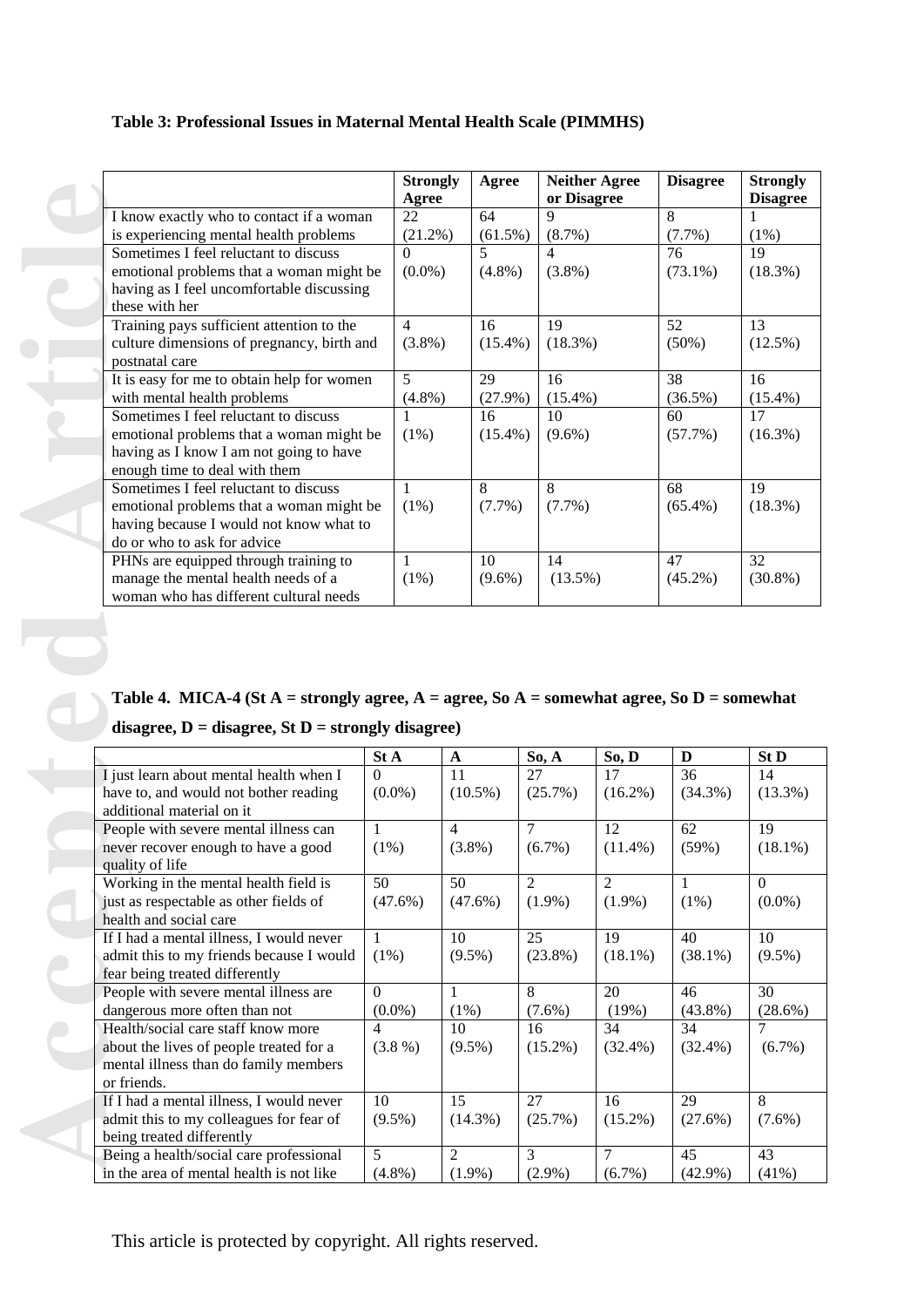| being a real health/social care<br>professional                                                                                                                                |                               |                               |                               |                               |                               |                               |
|--------------------------------------------------------------------------------------------------------------------------------------------------------------------------------|-------------------------------|-------------------------------|-------------------------------|-------------------------------|-------------------------------|-------------------------------|
| If a senior colleague instructed me to<br>treat people with a mental illness in a<br>disrespectful manner, I would not follow<br>their instructions                            | 84<br>(80%)                   | 14<br>$(13.3\%)$              | $\mathbf{1}$<br>(1%)          | $\overline{2}$<br>$(1.9\%)$   | 2<br>$(1.9\%)$                | 2<br>$(1.9\%)$                |
| I feel as comfortable talking to a person<br>with a mental illness as I do talking to a<br>person with a physical illness                                                      | 29<br>(27.6%)                 | 33<br>$(31.4\%)$              | 25<br>$(23.8\%)$              | 10<br>$(9.5\%)$               | 8<br>$(7.6\%)$                | $\mathbf{0}$<br>$(0.0\%)$     |
| It is important that any health/social care<br>professional supporting a person with a<br>mental illness also ensures that their<br>physical health is assessed                | $\overline{53}$<br>$(50.5\%)$ | $\overline{45}$<br>$(42.9\%)$ | $\overline{5}$<br>$(4.8\%)$   | $\mathbf{1}$<br>$(1\%)$       | $\Omega$<br>$(0.0\%)$         | $\mathbf{1}$<br>(1%)          |
| The public does not need to be protected<br>from people with a severe mental illness                                                                                           | 6<br>(5.7%)                   | 26<br>$(24.8\%)$              | 27<br>(25.7%)                 | 25<br>$(23.8\%)$              | 18<br>$(17.1\%)$              | $\mathcal{F}$<br>$(2.9\%)$    |
| If a person with a mental illness<br>complained of physical symptoms (such<br>as chest pain) I would attribute it to their<br>mental illness                                   | 3<br>$(2.9\%)$                | $\Omega$<br>$(0.0\%)$         | $\mathcal{R}$<br>$(2.9\%)$    | 10<br>$(9.5\%)$               | 38<br>$(36.2\%)$              | 51<br>$(48.6\%)$              |
| General practitioners should not be<br>expected to complete a thorough<br>assessment for people with psychiatric<br>symptoms because they can be referred<br>to a psychiatrist | $\overline{2}$<br>$(1.9\%)$   | $\overline{7}$<br>$(6.7\%)$   | $\overline{12}$<br>$(11.4\%)$ | $\overline{11}$<br>$(10.5\%)$ | $\overline{47}$<br>$(44.8\%)$ | $\overline{26}$<br>$(24.8\%)$ |
| I would use the terms 'crazy', 'nutter',<br>'mad' etc. to describe to colleagues,<br>people with a mental illness who I have<br>seen in my work                                | $\overline{3}$<br>$(2.9\%)$   | $\mathbf{0}$<br>$(0.0\%)$     | 1<br>$(1\%)$                  | 6<br>$(5.7\%)$                | 29<br>$(27.6\%)$              | 66<br>$(62.9\%)$              |
| If a colleague told me they had a mental<br>illness, I would still want to work with<br>them                                                                                   | $\overline{55}$<br>$(52.4\%)$ | 46<br>$(43.8\%)$              | $\overline{4}$<br>$(3.8\%)$   | $\overline{0}$<br>$(0.0\%)$   | $\overline{0}$<br>$(0.0\%)$   | $\Omega$<br>$(0.0\%)$         |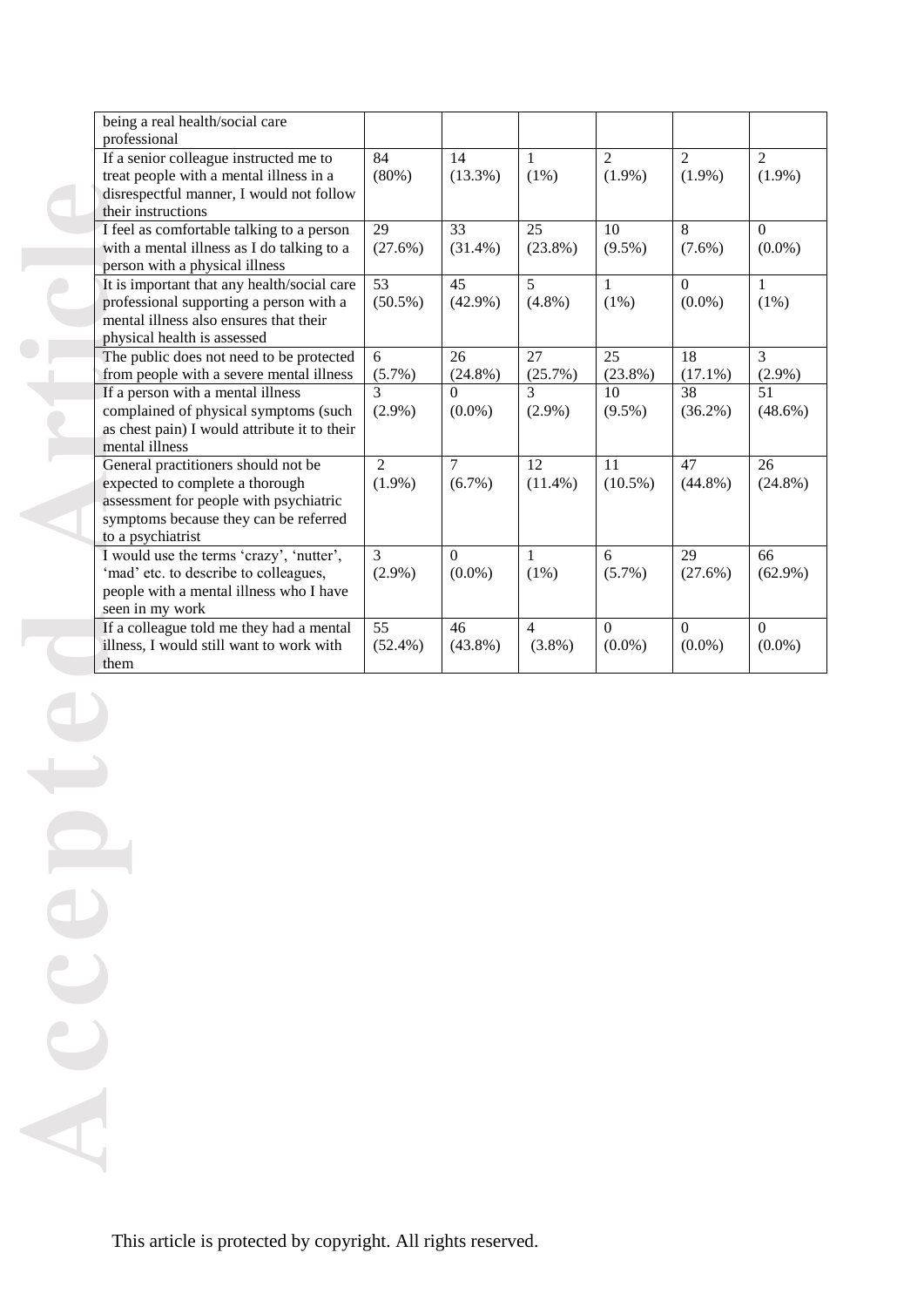# **Table 5: Respondents perinatal mental health learning needs**

| <b>Variable</b>                                       | <b>Variable</b>                                        |
|-------------------------------------------------------|--------------------------------------------------------|
| Feels well equipped to support women with             | Has sufficient access to information on pregnancy and  |
| perinatal mental health disorders (n=105)             | perinatal mental health disorders (n=105)              |
| Yes n=26, 26.5%                                       | Yes n=29, 29.6%                                        |
| No n=72, 73.5%                                        | No n=69, 70.4%                                         |
| Topics additional education desired (n=105)           | Mental health disorders - additional education desired |
|                                                       | $(n=105)$                                              |
| Understanding service options n=62, 59.0%             | Anxiety disorder n=73, 69.5%                           |
| Impact of childbearing on mental illness n=59,        | Depression n=69, 65.7%                                 |
| 56.2%                                                 |                                                        |
| Signs and symptoms n=57, 54.3%                        | Personality disorder n=55, 52.4%                       |
| Roles of other healthcare professionals n=49,         | Bipolar disorder n= 53, 50.5%                          |
| 46.7%                                                 |                                                        |
| Child safety $n=35$ , 33.3%                           | Schizophrenia n= 52, 49.5%                             |
| Other $n=0$ , 0.0%                                    | Substance related disorder n=48, 45.7%                 |
| No additional knowledge required n=0, 0.0%            | Tocophobia n=37, 35.2%                                 |
|                                                       | Other n=0, 0.0%                                        |
|                                                       | No further training required $n=0$ , 0.0%              |
| Skills – additional education required $(n=105)$      | Preferred educational format $(1st choice)$ (105)      |
| Assessment of mental health $n = 67, 63.8\%$          | Study days n=48, 45.7%                                 |
| Assessment of risk of mental illness $n = 58$ , 55.2% | Mandatory in-service education programme n=25, 23.8%   |
| Clinical management $n = 50, 47.6%$                   | Postgraduate module n=12, 11.4%                        |
| Handling stress and aggression $n = 49, 46.7\%$       | Seminars n=11, 10.5%                                   |
| Working with families and carers n=42, 40.0%          | Skills workshop n=7, 6.7%                              |
| Communication skills $n = 37, 35.2\%$                 | Online n=2, 1.9%                                       |
| Support with breastfeeding $n=35$ , 33.3%             | Other $n=1, 1.0%$                                      |
| Discharge planning n=26, 24.8%                        |                                                        |
| Other $n=1, 1.0%$                                     |                                                        |
| No additional skills required $n=2$ , 1.9%            |                                                        |

**Feel:**<br> **Accepted**<br> **Accepted**<br> **Accepted**<br> **Accepted**<br> **Accepted**<br> **Accepted**<br> **Accepted**<br> **Accepted**<br> **Accepted**<br> **Accepted**<br> **Accepted**<br> **Accepted**<br> **Accepted**<br> **Accepted**<br> **Accepted**<br> **Accepted**<br> **Accepted**<br> **Accepted**  $\mathbf{C}$ Acc

 $\bullet$